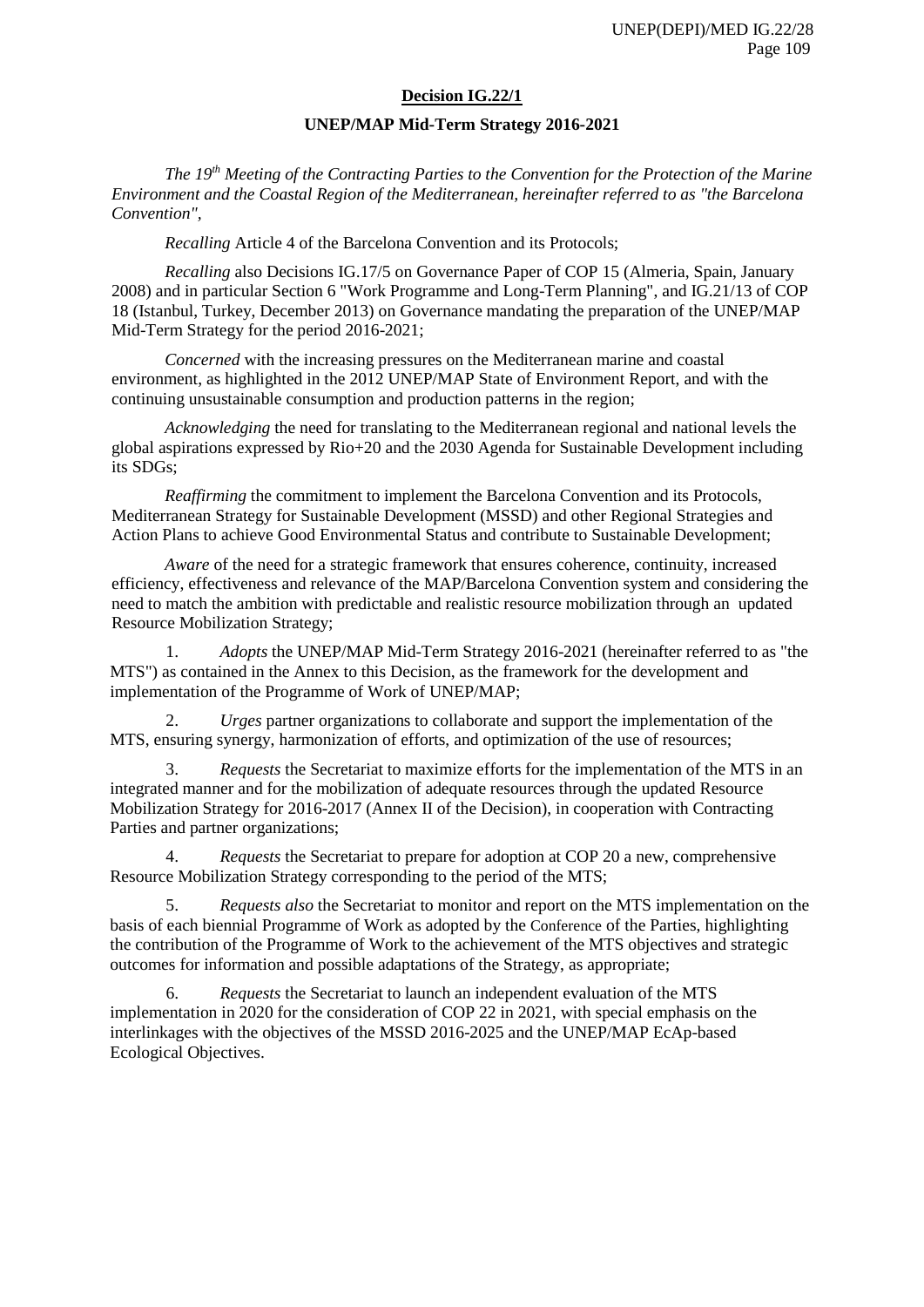**Annex UNEP/MAP Mid-Term Strategy 2016-2021**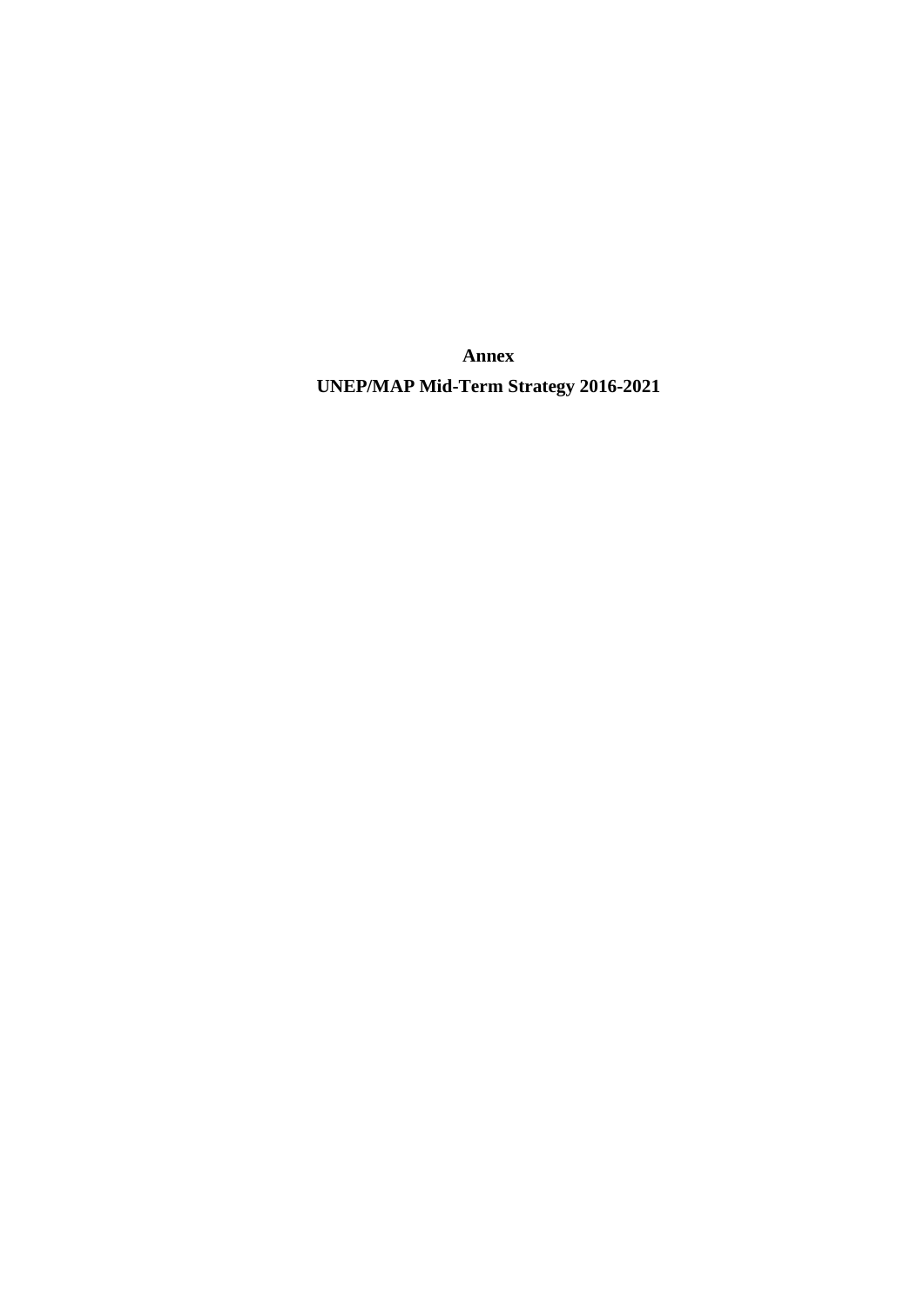#### **TABLE OF CONTENTS**

- **1. Introduction**
- **2. The General Picture and the MAP System**

**2.1. State of the Mediterranean Environment 2.2. The Response of the MAP/Barcelona Convention 2.3. The International and Mediterranean Policy Context**

**3. The Mid-Term Strategy Principles and Model**

**3.1. The Vision 3.2. The MTS Options**

- **4. Overarching theme: Governance**
- **5. Core theme 1: Land and Sea-based Pollution**
- **6. Core theme 2: Biodiversity and Ecosystems**
- **7. Core theme 3: Land and Sea Interaction and Processes**
- **8. Cross-cutting theme 1: Integrated Coastal Zone Management (ICZM)**
- **9. Cross-cutting theme 2: Sustainable Consumption and Production (SCP)**
- **10. Cross-cutting theme 3: Climate Change Adaptation**
- **11. Implementation: Partnerships and Funding**
- **12. Monitoring and Evaluation of the Strategy**

**Acronyms and Abbreviations**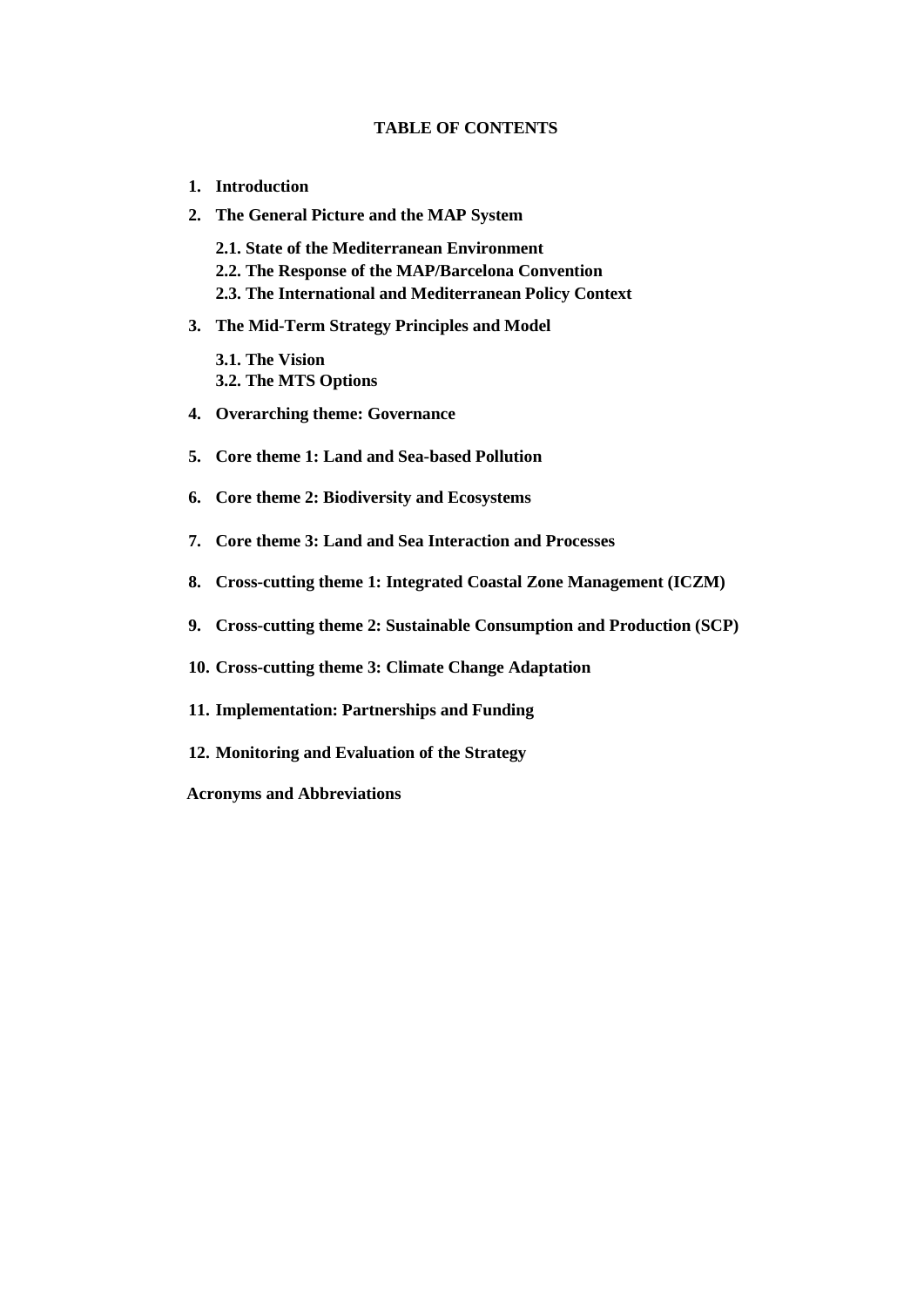## **1. INTRODUCTION**

1. The Mediterranean Action Plan (MAP)/Barcelona Convention system celebrates in 2015-2016 forty years of fruitful collaboration and joint efforts for the Mediterranean environment. With its seven Protocols, its administrative structure encompassing six Regional Activity Centres and most importantly its twenty two Contracting Parties, this UN Regional Sea Programme builds on a meaningful experience to define its future goals and work in an impactful and integrated way.

2. The Mid-Term Strategy (MTS) is meant to guide the path for the protection of the Marine Environment and the Coastal Region of the Mediterranean and contribution to sustainable development of the Mediterranean Region for the period 2016-2021.

3. In line with the Rio+20 Outcome Document, the priorities of the MTS are intended to be

*"action-oriented, concise and easy to communicate, limited in number, aspirational, universally applicable to all countries in the region, while taking into account different national realities, capacities and levels of development and respecting national policies and priorities."* They are developed to be *"focused on priority areas for the achievement of sustainable development"*.

4. The priority themes reflect legal commitments and major needs at the regional and national levels, they contribute to the Mediterranean Strategy for Sustainable Development (MSSD) objectives and they are part of the global efforts for sustainable development. Their respective outputs are expected to be achieved through the three successive MAP biennial Programmes of Work of the 6 year period.

5. The timing of the preparation of the MTS has presented opportunities and challenges. The processes of definition of the 2030 Agenda for Sustainable Development and its Sustainable Development Goals (SDGs), the development of the 2015 climate agreement within the UNFCCC framework , the review of the MSSD, the parallel MAP processes of development of other MAP strategic documents on issues of increasing impact on the region, were all unrolling simultaneously. This has presented the unique opportunity of making the MAP-lead processes converge into one strategic package being developed at once, while benefiting from the global debate leading to the new global sustainable development agenda.

# **2. THE GENERAL PICTURE AND THE MAP SYSTEM**

### **2.1 State of the Mediterranean Environment**

6. The Mediterranean comprises a vast set of coastal and marine ecosystems that deliver valuable benefits to all of its coastal inhabitants, including brackish water lagoons, estuaries, transitional areas, coastal plains, wetlands, rocky shores and near shore coastal areas, seagrass meadows, coralligenous communities, frontal systems and upwellings, seamounts, and pelagic systems (State of the Mediterranean Marine and Coastal Environment, UNEP/MAP 2012).

7. The Mediterranean region is one of the world's 25 top biodiversity hotspots characterized as an area of exceptional biodiversity value, with a large number of endemic species (i.e. native only to the region) and critical levels of habitat loss. The Mediterranean also hosts a diverse array of habitats of commercial, ecological, and cultural importance.

8. The total population of the Mediterranean countries grew from 276 million in 1970 to 412 million in 2000 (a 1.35% increase per year) and to 466 million in 2010. The population is predicted to reach 529 million by 2025. The Mediterranean region's population is concentrated near the coasts. More than a third lives in coastal administrative entities totaling less than 12% of the surface area of the Mediterranean countries. The population of the coastal areas of the Mediterranean grew from 95 million in 1979 to 143 million in 2000, and could reach 174 million by 2025 (UNEP/MAP/BP/RAC 2005).

9. The Mediterranean region is undergoing intensive demographic, social, cultural, economic and environmental changes. The main drivers affecting the economic development in the Mediterranean are agriculture and forests, urbanization, tourism, industry and maritime transport. Population growth combined with the growth of coastal (peri) urban hubs generates multiple environmental pressures stemming from increased demand for water and energy resources, generation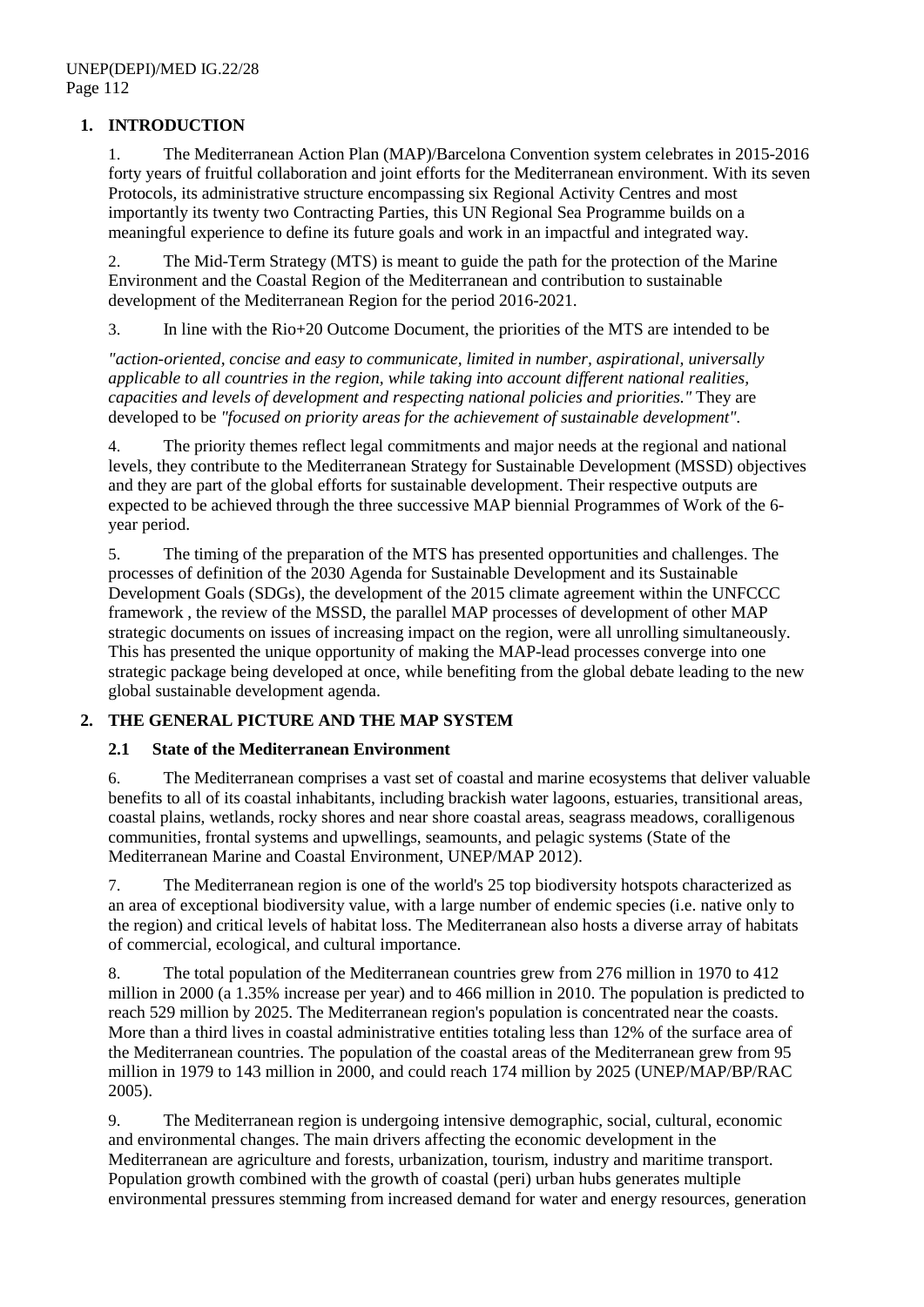of air and water pollution in relation to wastewater discharge or sewage overflows, waste generation, land consumption and degradation of habitats, landscapes and coastlines. These pressures are further amplified by the development of tourism, often concentrated in Mediterranean coastal areas.

10. The Mediterranean GDP share of the world's GDP has slightly decreased during the last 20 years, from more than 13.5% in 1990 to 11.5% in 2010. Meanwhile, when compared to the world's population, the share of Mediterranean population has remained constant, at about 7% (Joint EEA/UNEP/MAP report, 2014).

11. Despite compelling evidence of the importance of services delivered by Mediterranean coastal and marine systems, the Mediterranean ecosystem continues to be degraded (UNEP/MAP Barcelona Convention Initial Integrated Assessment, 2011).

12. According to some research, "the Mediterranean region currently uses approximately 2.5 times more natural resources and ecological services than their ecosystems can provide... When consumption exceeds local availability, countries either resort to depletion of ecological assets or turn to international trade in order to satisfy their demands... Countries highly dependent on natural resource imports expose their economies to the macroeconomic consequences of price volatility." (Global Footprint Network, "Physical limits to resource access and utilization and their economic implications in Mediterranean economies", 2015).

13. The state of the Mediterranean coastal and marine environment varies from place to place, but all parts of the Mediterranean are subject to multiple pressures acting simultaneously and in many cases chronically. The State of the Mediterranean Marine and Coastal Environment Report (UNEP/MAP, 2012) highlights the following as the major issues requiring coordinated policy and management responses in the coming years in order to stem the tide of degradation of the Mediterranean ecosystems:

- Coastal development and urban sprawl;
- Chemical contamination of sediments and biota;
- **Eutrophication** (mostly of local concern);
- **Marine litter,** concentrated mostly in bays and shallow waters;
- Over-exploitation of coastal and marine resources **beyond sustainable limits;**
- **Sea-floor integrity** affected mainly by bottom fishing, but also by dredging and offshore installations;
- Invasive non-indigenous species;
- The impact of **marine noise** on biota, especially on marine mammals;
- **Changed hydrographic conditions** caused by local disruption of circulation patterns, due to humans-made structures;
- **Marine food webs** affected by fisheries pressures;
- **Unsustainable patterns of consumption and production** as upstream drivers of the above mentioned pressures and impacts on marine and coastal ecosystems;
- Pressures on biodiversity;
- Climate change impact.

### **2.2 The Response of the MAP/Barcelona Convention**

14. The Barcelona Convention (signed in 1976 and amended in 1995) with its related seven Protocols is the only regional multilateral legal framework for the protection of the Mediterranean marine and coastal environment, setting the obligations "to prevent, abate, combat and to the fullest extent possible eliminate pollution of the Mediterranean Sea Area" and "to protect and enhance the marine environment in that area so as to contribute towards its sustainable development".

15. Since the adoption of MAP phase II and the amendments to the Barcelona Convention in 1995 to streamline/incorporate all Rio Principles and extend the geographical scope of the application of the Convention to cover the coastal zone, as well as its fields of action, the UNEP/MAP system has experienced additional important regulatory/legal and policy developments. The adoption and ongoing implementation of a number of long-term strategic documents addressing pollution control and prevention (SAP MED), marine and coastal biodiversity conservation (SAP BIO), the Strategy to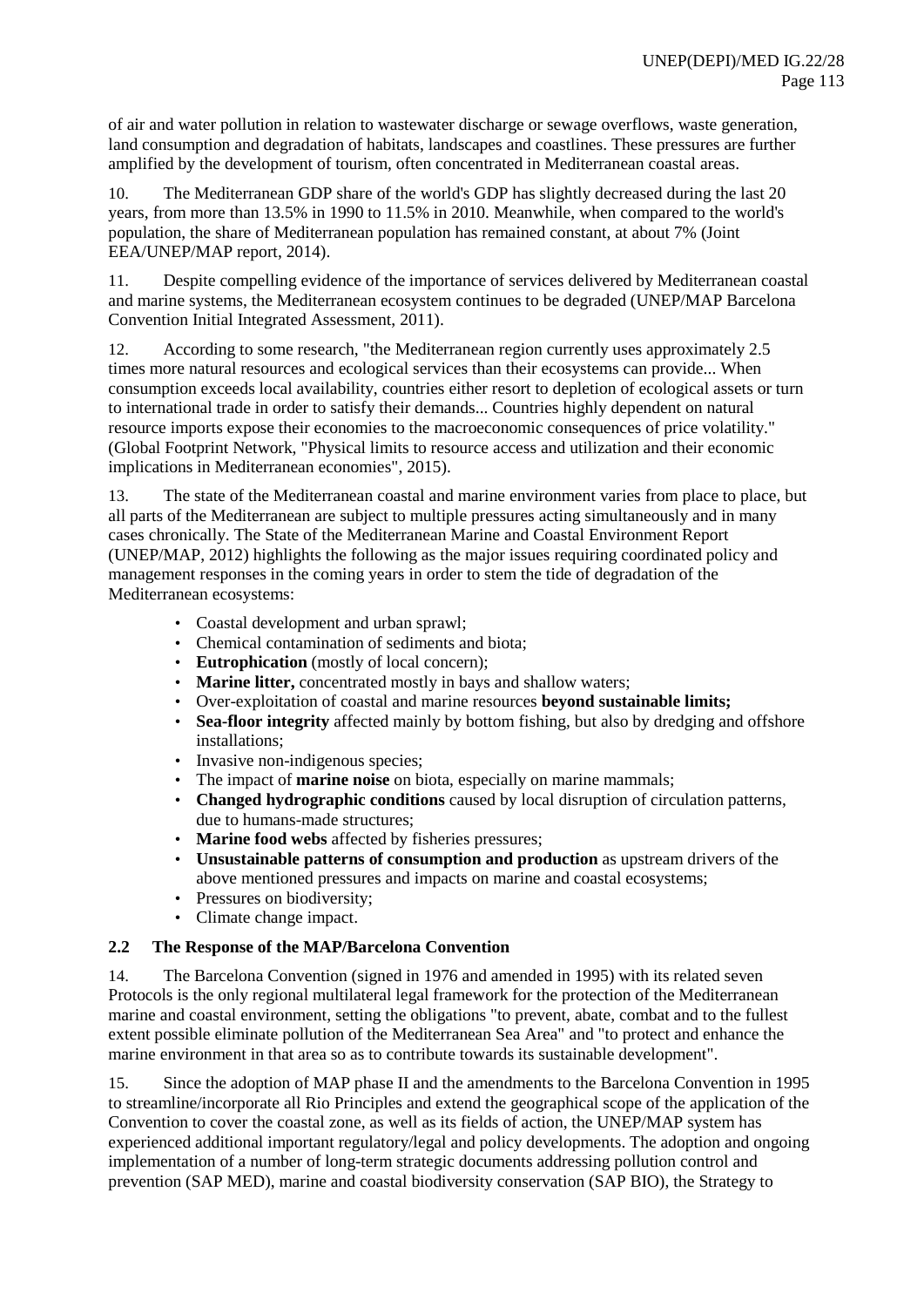combat pollution from ships, the MSSD as well as a number of Action Plans to facilitate the implementation of the Protocols constitute important strategic milestones to further strengthen the implementation of the Convention and Protocols and guide the preparation of MAP biennial programmes of work. Of major importance was the adoption in 2008 of a roadmap to apply ecosystem-based approach for the management of human activities in order to achieve Good Environmental Status (GES) including seven steps, among which the vision, goals, ecological objectives, as well as related GES indicators and targets have been already implemented. In recent years the MAP system has been a pioneer among the UNEP Regional Seas Programmes in the integration of SCP in its regional strategic framework.

16. The outcomes of the MAP 2010-2015 Strategic Programme of Work were structured around six priority themes: Governance, Integrated Coastal Zone Management, Biodiversity, Pollution Prevention and Control, Sustainable Consumption and Production, and Climate Change. Each outcome was associated with at least one output.

17. The MTS presented in this document builds on the MAP/Barcelona Convention instruments described above, and provides the framework for the elaboration and delivery of action during the next six years by the MAP system.

### **2.3 The International and Mediterranean Policy Context**

18. The MTS (2016-2021) is a regional response to the major global agendas about sustainable development for the mid-term. The MTS is consistent with the following strategic documents at regional and global levels in particular:

### **Mediterranean Strategy for Sustainable Development 2016-2025 (MSSD)**

19. The MTS development was fed by the Mediterranean Strategy for Sustainable Development 2016-2025 (MSSD) and most relevant Mediterranean-level processes and complementary strategies. The MSSD links to the 2030 Agenda for Sustainable Development and its Sustainable Development Goals (SDGs), ensuring that the Mediterranean region remains a frontrunner in the area of environmental and sustainability governance, and builds on synergies between the MSSD and other regional initiatives.

20. The MSSD focuses on six thematic areas in line with the global process to achieve Sustainable Development Goals, towards reaching Good Environmental Status of the Marine and Coastal Mediterranean environments, thus encompassing the EcAp-based Ecological Objectives.

# **2030 Agenda for Sustainable Development and its Sustainable Development Goals (SDGs)**

21. The 2030 Agenda is a plan of action for people, planet and prosperity. Through the 2030 Agenda, countries have committed to bold and transformative steps to shift the world on to sustainable and resilient path. The 2030 Agenda acknowledges the importance of the regional and sub-regional dimensions, regional economic integration and interconnectivity in sustainable development. Regional and sub-regional frameworks are recognized as facilitating the effective translation of sustainable development policies intro concrete action at the national level.

22. The 17 SDGs balance the three dimension of sustainable development: economic, social and environmental. The immediate reference for the MTS is SDG 14: "Conserve and sustainably use the oceans, seas and marine resources for sustainable development''. Other relevant SDGs are SDG 6 (sustainable management of water), 11 (sustainable cities), 12 (sustainable consumption and production), 13 (climate change impacts), 15 (sustainable ecosystems and biodiversity) and 17 (global partnership).

# **3. THE MID-TERM STRATEGY PRINCIPLES AND MODEL**

# **3.1 The Vision**

23. The vision of the MTS is the following:

*"A healthy Mediterranean with marine and coastal ecosystems that are productive and biologically diverse contributing to sustainable development for the benefit of present and future generations".*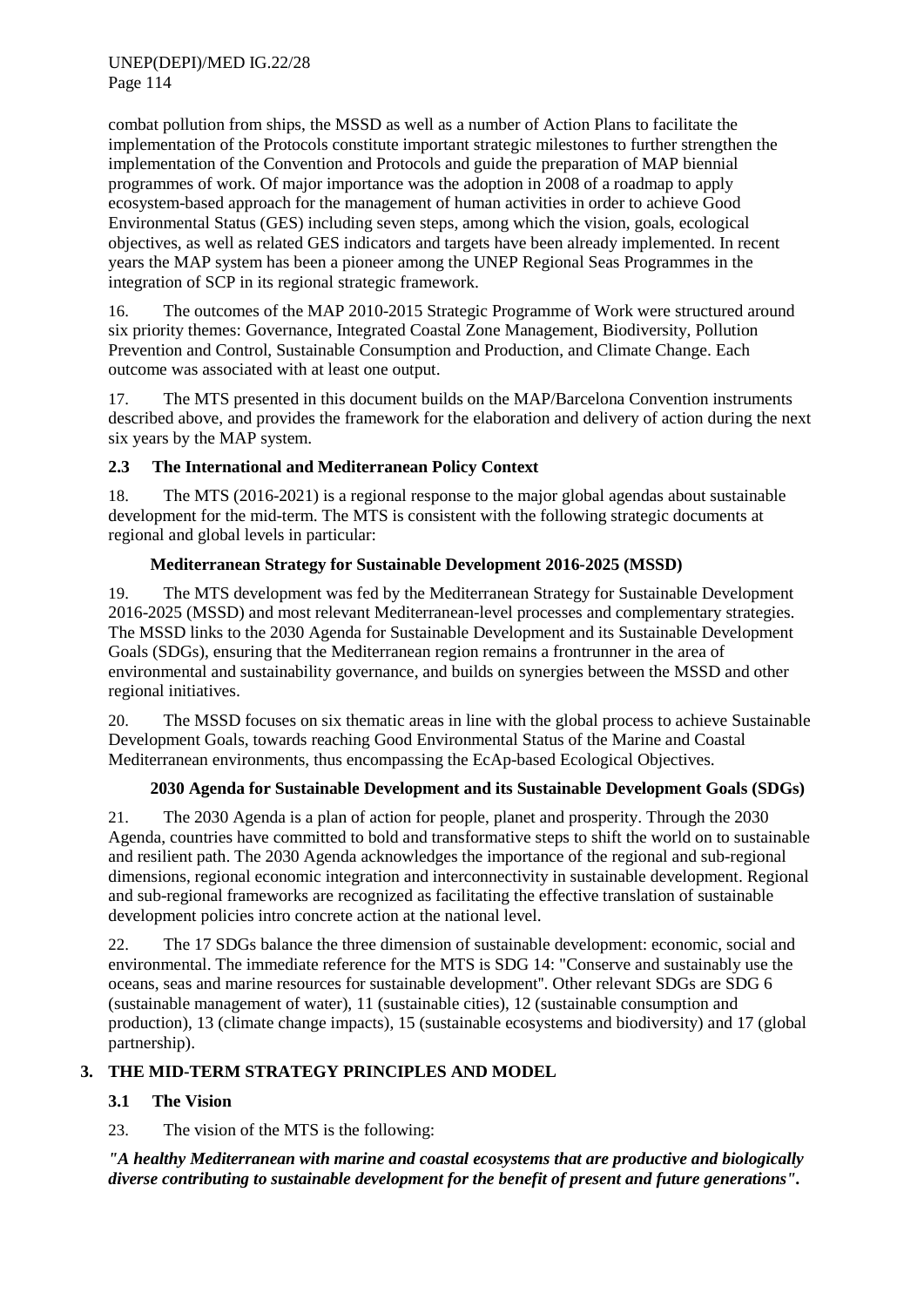24. It is based on the vision approved by COP 16 in 2009 (Decision IG.17/6): "A healthy Mediterranean with marine and coastal ecosystems that are productive and biologically diverse for the benefit of present and future generations".

25. It is inspired by the vision of the MSSD: "A prosperous and peaceful Mediterranean Region, in which people enjoy a high quality of life and where sustainable development takes place within the carrying capacity of healthy ecosystems. This is achieved through common objectives, cooperation, solidarity, equity and participatory governance."

26. The following elements of the MSSD have contributed to the vision of the MTS:

- Investing in environmental sustainability to achieve social and economic development.
- Addressing cross-cutting issues that lie in the interface between environment and development.

27. The improvement of the quality of the marine environment remains the priority objective of the Barcelona Convention, confirmed through the Protocols and recently (COP 18) with the commitment to achieve Good Environmental Status (GES). The GES constitutes a major step towards sustainable development, while the integration of the Ecosystem Approach (EcAp) in the management of human activities becomes fundamental for the fulfillment of the MTS vision.

### **3.2 The MTS concept**

28. The MTS has put emphasis on consistency, interlinkages and integration of substantive issues, particularly taking into account the holistic concept of ICZM, the transversal character of SCP, and Climate Change to all strategic themes of the Mid-Term Strategy.

29. The MTS has been structured in a way to be: Integrated and coherent across the system; Consistent; Inclusive; Adaptive and flexible; Attentive to regional and national needs; Collaborative, based on participation and partnerships; Knowledge generating and sharing; Result-based and resource-efficient.

30. The concept of the MTS is reflected in Diagram 1. The **Ultimate Objectives** are the achievement of Good Environmental Status (GES) of the Mediterranean and the contribution to sustainable development. The **Strategic Themes** are selected accordingly, and will be promoted under the Overarching Theme of Governance.

The **Core Themes** are:

- Land and sea-based pollution;
- Biodiversity and ecosystems;
- Land and sea interactions and processes.

#### The **Cross-cutting Themes** are:

- Integrated coastal zone management;
- Sustainable consumption and production;
- Climate change adaptation**.**

31. These themes reflect legal commitments of the Contracting Parties to the Barcelona Convention and their Decisions and contribute to the objectives of the MSSD, UNEP and the SDG.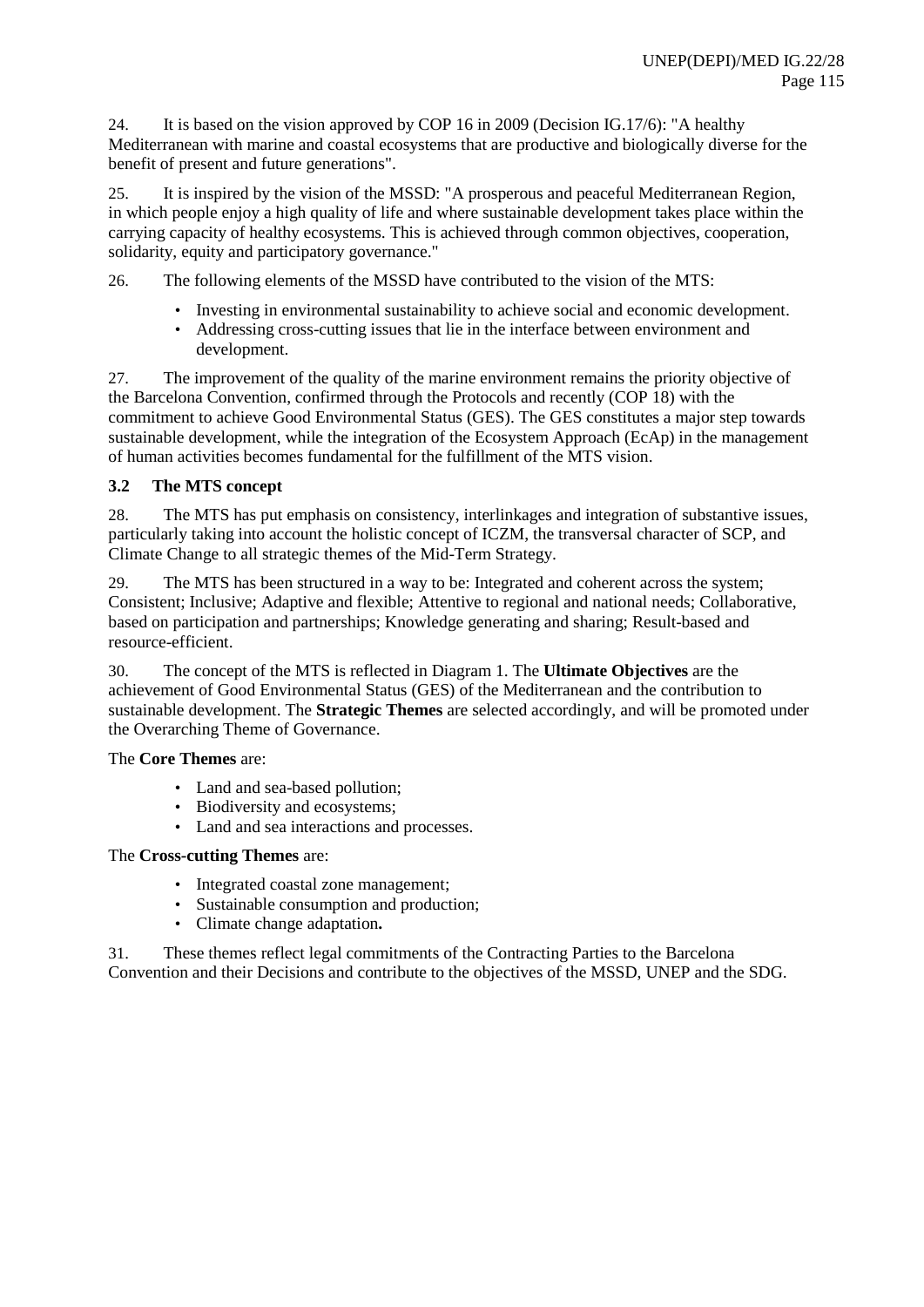## **Diagram 1: The Concept of the MTS**



32. In the following pages, the description of each theme starts with an explanatory introduction and sets out a number of **Strategic Objectives, Strategic Outcomes,** and **Indicative Key Outputs.** For some of the themes, relevant EcAp-based Ecological Objectives are also referred to.

33. The **Strategic Outcomes** for each theme follow a common structure, as they are meant to contribute respectively to:

- implementation of existing regional legal framework and decisions;
- development and approval of new or updated plans/programmes/guidelines;
- assistance to Contracting Parties for implementation at national level;
- monitoring / evaluation;
- technical assistance/capacity building;
- networking;
- regional cooperation; and
- dealing with emerging issues.

### **4. THE OVERARCHING THEME: GOVERNANCE**

34. This theme corresponds to the  $6<sup>th</sup> MSSD$  objective and partly to SDG 17 and constitutes a prerequisite for the operation and effectiveness of the entire MTS. It also reflects commitments of the Contracting Parties under Decision IG.20/13 adopted by COP 17 in Paris (2012), the Paris Declaration also adopted by COP 17 and Decision IG.21/13 adopted by COP 18 in Istanbul (2013).

35. In the context of the MAP system, governance involves an efficient decision making process and a results-based approach, and covers broad management issues. It also includes the review of the Mediterranean environment, knowledge, information and communication.

36. The MTS aims at creating the necessary conditions for the organs and bodies of the MAP system and its Secretariat to efficiently deliver their key mandates as stipulated in Articles 17 and 18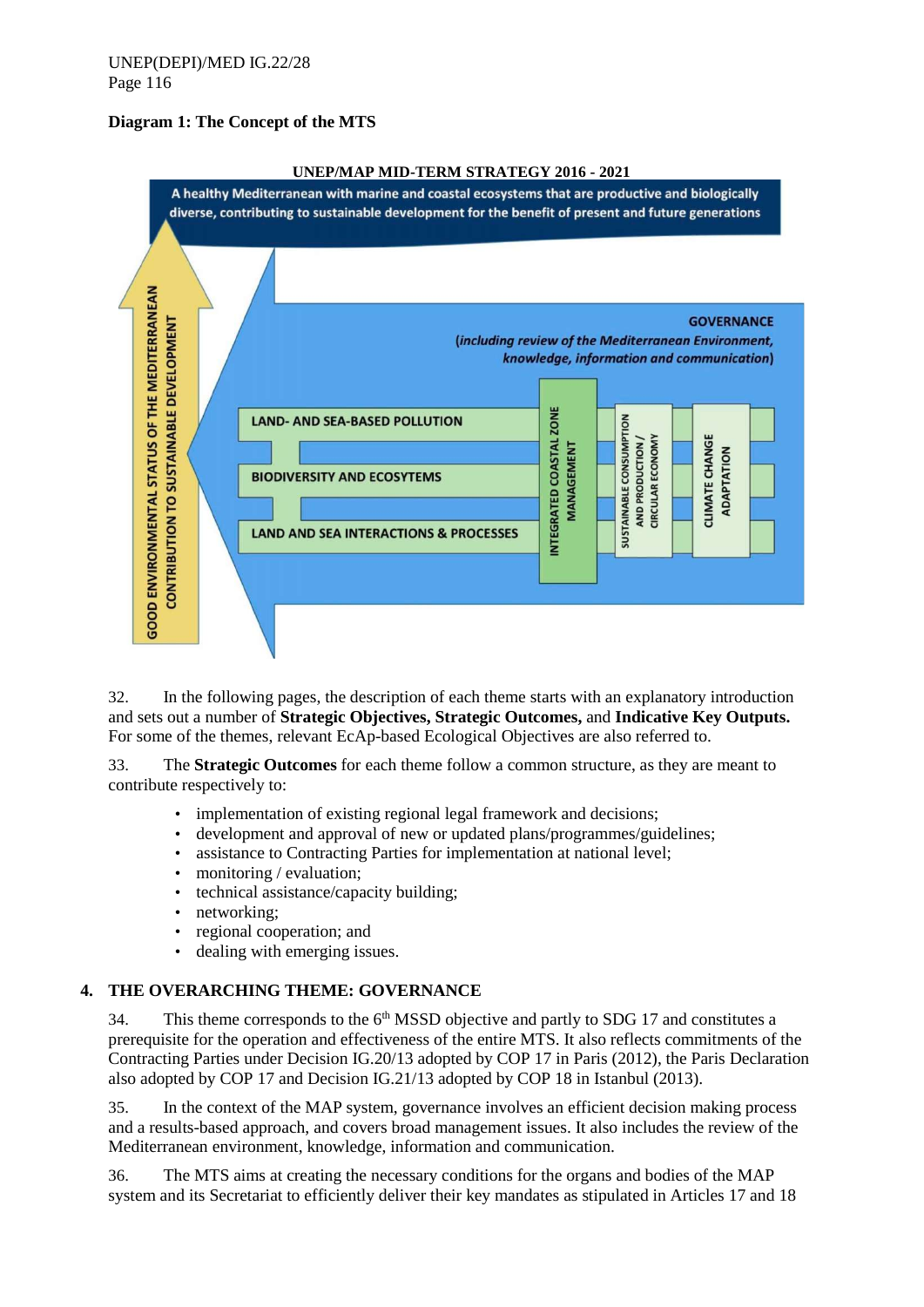of the Barcelona Convention and the other relevant Articles of the Protocols, as well as to strengthen collaboration with major actors, programmes and initiatives working in and for the Mediterranean region.

37. The MTS is compliant with the MAP legal system, i.e. the Barcelona Convention, Protocols and legally binding Regional Plans, and Action Plans that have entered or are about to enter into force. Ensuring an integrated and efficiently coordinated support to the Contracting Parties for their implementation and for achieving compliance remains a high priority of the MTS.

38. The overarching theme "Governance" is based on five Principles: representativeness, accountability, effectiveness, higher level of participation, and transparency.

#### 39. The **Expected** Accomplishments are structured around:

- Enhanced capacity of Contracting Parties to develop and enforce laws and strengthen institutions to achieve agreed environmental objectives and goals; and comply with related obligations;
- Coherence and synergy of actions on environmental issues between components, respecting their mandates;
- Environmental sustainability increasingly mainstreamed in national and regional development policies and plans.
- 40. To achieve these accomplishments, the following seven **Objectives** are set out for governance:
	- 1. To strengthen the regional and national governance mechanisms;
	- 2. To mobilize resources;
	- 3. To strengthen capacity for the implementation of and compliance with the Barcelona Convention, its Protocols and the adopted Strategies and Action Plans;
	- 4. To strengthen synergies, complementarities, and collaboration among international and regional partners and organizations active in the Mediterranean region;
	- 5. To enhance stakeholders' participation and outreach;
	- 6. To deliver knowledge-based assessments of the Mediterranean environment and scenario development for informed decision-making and stakeholder work; and
	- 7. To ensure the visibility of the MAP/Barcelona Convention, its role and achievements.

41. These Objectives correspond to the MSSD and its orientation to improve governance in support of sustainable development.

42. They correspond also to the related recommendations of the Outcome Evaluation Study of the PoW 2010-2015.

43. For the period 2016-2021, six **Strategic Outcomes** are identified corresponding to the above mentioned strategy objectives. They focus on implementation, compliance, participation/ synergies, knowledge of the environment, MAP information and awareness raising. Among the **Indicative Key Outputs,** one can point out the expected ratification of the Barcelona Convention and its Protocols by all Contracting Parties, mobilization of financial and human resources, increase of knowledge on and understanding of the marine environment, focused technical assistance to Contracting Parties, interface between science and decision-making, increase of visibility and further awareness raising.

44. In order to reach the Objectives and deliver the Strategic Outcomes under this theme, the MAP System will continue providing technical support for the implementation of measures and commitments. Strengthening science-policy interface will be a priority, as well as facilitating the increased participation of stakeholders in environmental decision-making processes. This will be realized through regular update of the MAP Partners list, establishing new cooperation with competent institutions and effectively operationalizing the existing cooperation agreements. Emphasis is given to capacity building initiatives to further enable human resources in the region on environmental governance.

45. Improving the visibility of the MCSD as well as of the MAP system in general is another priority that can contribute to ensuring increased input from the society and multiplying effects of their achievements.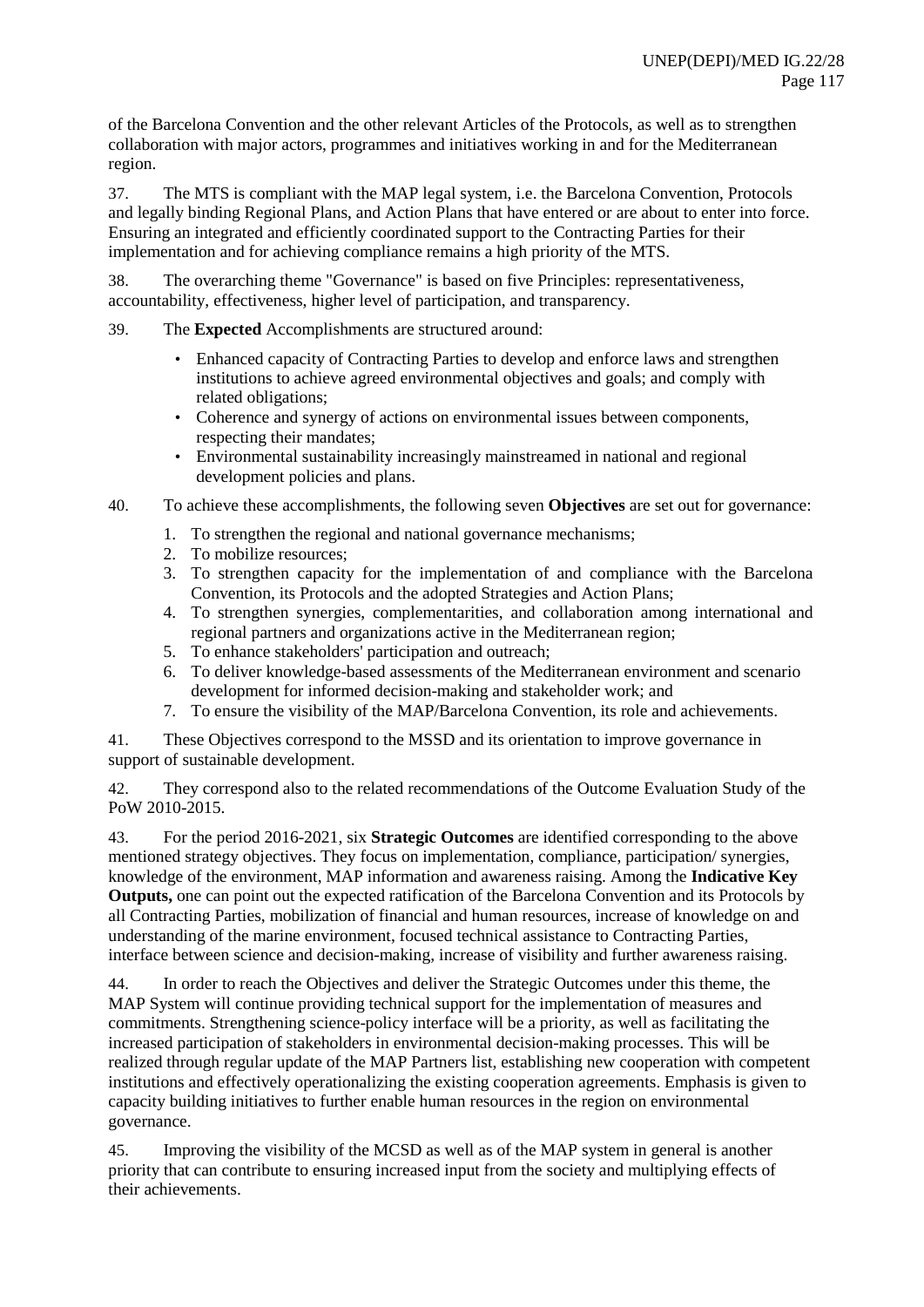46. A key output under this strategic theme is the efficiently and effectively functioning compliance mechanism of the Barcelona Convention. The strategic role of the Compliance Committee finds its place in the MTS to ensure provision of advice and assistance to Contracting Parties, further assisting them to comply with their obligations under the Barcelona Convention and its Protocols and to generally facilitate, promote, monitor and secure such compliance.

47. In the mid-term, UNEP/MAP will be playing in the H2020 governance system an important co- chairing role with regard to two important sub-groups on capacity building and on review and monitoring respectively with UfM presidencies and the EEA. This would contribute to a better and more efficient use of resources in the implementation of the 6-year UNEP/MAP strategy in synergy with the H2020 Work Programme 2015-2020.

| <b>Strategic Outcomes</b>                | <b>Indicative Key Outputs</b>                                       |
|------------------------------------------|---------------------------------------------------------------------|
| 1.1 Contracting Parties                  | 1.1.1 Ratification of the Barcelona Convention and its Protocols by |
| supported in the                         | all Contracting Parties supported.                                  |
| implementation of the                    | 1.1.2 Effective legal, policy, and logistic support provided to MAP |
| Barcelona Convention, its                | decision-making process including advisory bodies meetings.         |
| Protocols, Regional                      | 1.1.3 Strengthen interlinkages between Core and Cross-cutting       |
| Strategies and Action Plans.             | themes and facilitate Coordination at national level across the     |
|                                          | relevant sectors. In this context, examine the impacts of a         |
|                                          | transition to Thematic Focal Points within UNEP/MAP system          |
|                                          | for consideration at the COP 20.                                    |
|                                          | 1.1.4 Funding opportunities for regional and national priorities    |
|                                          | identified, donors/partners informed and engaged, through the       |
|                                          | implementation of the updated Resource Mobilization                 |
|                                          | Strategy, and Contracting Parties assisted in mobilizing            |
|                                          | resources.                                                          |
| 1.2 Contracting Parties                  | 1.2.1 Compliance mechanisms effectively functioning and technical   |
| supported in compliance                  | and legal advice provided to Contracting Parties, including         |
| with the Barcelona                       | technical assistance to enhance implementation of the               |
| Convention, its Protocols,               | Convention and its Protocols including reporting.                   |
| Regional Strategies and<br>Action Plans. |                                                                     |
| 1.3 Strengthened participation,          | 1.3.1 Regional cooperation activities promoting dialogue and active |
| engagement, synergies and                | engagement of global and regional organizations and partners,       |
| complementarities among                  | including on SAP BIO, Marine Litter, SCP, ICZM, MSP and             |
| global and regional                      | Climate Change (e.g. regional conference, donor meetings).          |
| institutions.                            | 1.3.2 Participation in relevant existing or new international       |
|                                          | initiatives and dialogue (e.g. ABNJ, MPAs, Offshore,                |
|                                          | Sustainable Development) to highlight the Mediterranean             |
|                                          | regional specificities and increase synergies.                      |
|                                          | 1.3.3 MSSD implementation set in motion through actions on          |
|                                          | visibility, capacity building and the preparation of guidelines     |
|                                          | to assist countries adapt the Strategy to their national contexts.  |
| 1.4 Knowledge and                        | 1.4.1 Periodic assessments based on DPSIR approach and published    |
| understanding of the state of            | addressing inter alia status quality of marine and coastal          |
| the Mediterranean Sea and                | environment, interaction between environment and                    |
| coast enhanced through                   | development as well as scenarios and prospective development        |
| mandated assessments for                 | analysis in the long run. These assessments include climate         |
| informed policy-making.                  | change-related vulnerabilities and risks on the marine and          |
|                                          | coastal zone in their analysis, as well as knowledge gaps on        |
|                                          | marine pollution, ecosystem services, coastal degradation,          |
|                                          | cumulative impacts and impacts of consumption and                   |
|                                          | production.                                                         |

**TABLE 1. Strategic Outcomes and Indicative Key Outputs for Governance**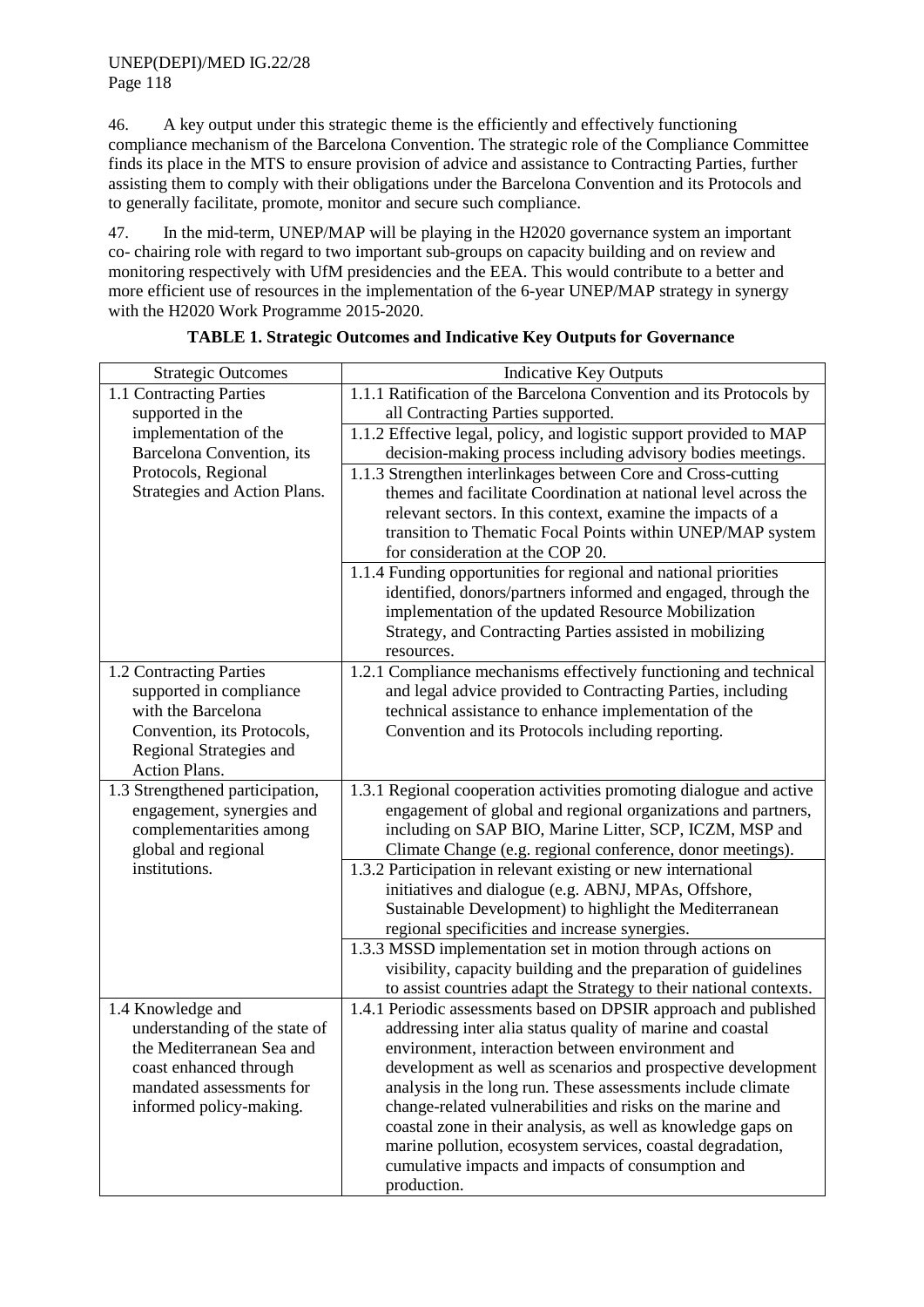| <b>Strategic Outcomes</b>   | <b>Indicative Key Outputs</b>                                    |
|-----------------------------|------------------------------------------------------------------|
|                             | 1.4.2 MSSD implementation monitored, as appropriate and          |
|                             | evaluated, as appropriate on periodic basis through the agreed   |
|                             | set of indicators in line with SDG and the sustainability        |
|                             | dashboard.                                                       |
|                             | 1.4.3 Implementation of IMAP (the EcAp-based integrated          |
|                             | monitoring and assessment programme) coordinated, including      |
|                             | GES common indicators fact sheets, and supported by a data       |
|                             | information centre to be integrated into Info/MAP platform.      |
|                             | 1.4.4 Interface between science and policy-making strengthened   |
|                             | through enhanced cooperation with global and regional            |
|                             | scientific institutions, knowledge sharing platforms, dialogues, |
|                             | exchange of good practices and publications.                     |
|                             | 1.4.5 Educational programmes, including e-learning platforms and |
|                             | college level degrees, on governance and thematic topics of      |
|                             | MAP relevance organized in cooperation with competent            |
|                             | institutions.                                                    |
| 1.5 MAP knowledge and MAP   | 1.5.1 Info/MAP platform and platform for the implementation of   |
| information system          | IMAP fully operative and further developed, connected to         |
| enhanced and accessible for | MAP components' information systems and other relevant           |
| policy-making, increased    | regional knowledge platforms, to facilitate access to            |
| awareness and               | knowledge for managers and decision-makers, as well as           |
| understanding.              | stakeholders and the general public.                             |
|                             | 1.5.2 Barcelona Convention online Reporting System (BCRS)        |
|                             | updated and operational, improved and maintained, and            |
|                             | complemented and streamlined with other reporting                |
|                             | requirements.                                                    |
| 1.6 Raised awareness and    | 1.6.1 The UNEP/MAP communication strategy updated and            |
| outreach.                   | implemented.                                                     |

48. The indicative list of potential Partners for the implementation of the above Strategic Outcomes and Indicative Key Outputs could include: Black Sea Convention, CIESM, CIHEAM, EEA, FAO/GFCM, FAO/Silva Mediterranean, HELCOM, Horizon 2020 initiative, IMO, IOC, UNESO, IPBES, IPCC, JRC, MAP Partners, MonGoos, MISTRALS (MERMEX, HYMEX, BIODIVMEX), OSPAR, UfM, UN World Ocean Assessment, UNCDB, UNEP Live, UNEP Regional Seas, UNFCCC.

### **5. CORE THEME 1: LAND AND SEA-BASED POLLUTION**

49. This theme corresponds to the first MSSD objective and partly to SDG 14.

50. Five out of the seven Protocols aim at ensuring the GES of the Mediterranean Sea and prevent pollution due to different types of land and sea-based sources. The core theme "Land and Sea- Based Pollution" is designed in a manner that will provide effective support to the Contracting Parties to implement the five pollution-related Protocols of the Barcelona Convention with a particular focus on legally binding commitments arising from Articles 5 and 15 of the LBS Protocol. In this respect, the Regional Strategy for Prevention of and Response to Marine Pollution from Ships (2016-2021) has been incorporated in the MTS and a comprehensive programme for the implementation of the Offshore Protocol is also integrated.

51. The core theme "Land and Sea-Based Pollution" aims to: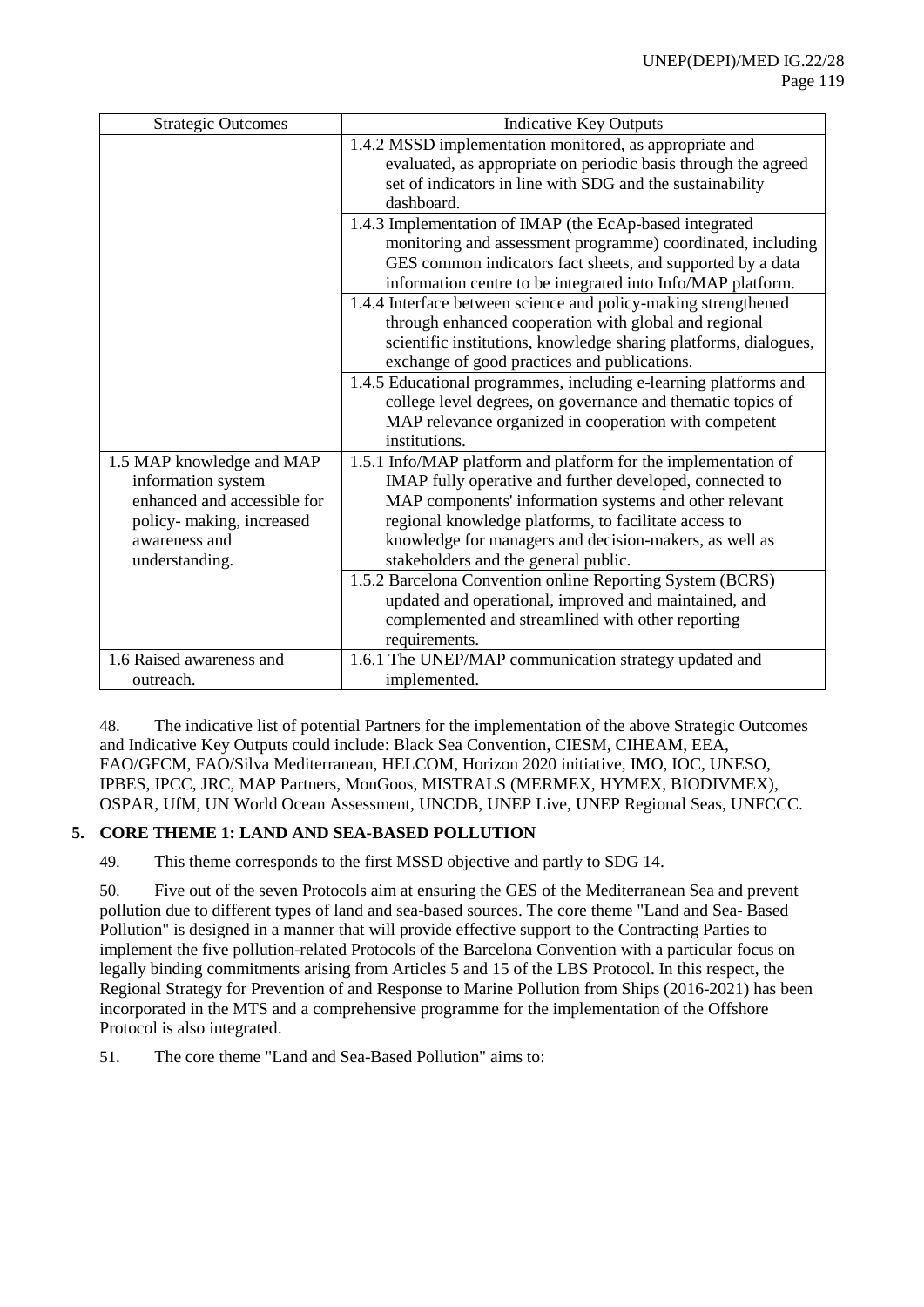- Focus on priority basis on the work to support Contracting Parties to implement the programmes of measures as envisaged in the Updated National Action Plans/National Action Plans to achieve GES for the pollution-related Mediterranean ecological objectives based on the ecosystem approach. Developing and delivering a package of key technical implementation tools/guidelines and provide technical assistance and capacity building for their implementation remains a high priority;
- Support the updating and strengthening of national pollution monitoring programme to monitor good/poor environmental status, emerging pollutants as well as the effectiveness of programmes of measures/NAPs in line with Art. 26 of the Barcelona Convention, Art. 13 of the LBS Protocol and Art. 5 of the Prevention and Emergency Protocol;
- Further develop assessment methodologies to support setting where appropriate national, sub- regional and regional GES targets, environmental targets, assessment criteria, thresholds and baseline values and links and integration with all Mediterranean ecological objectives;
- Enhance access to marine pollution information and data including hot spots and sensitive areas at regional, global and national levels based on SEIS principles;
- Take into account the need to benefit from the important relevant global and regional highlights, thus avoiding overlapping and ensuring where appropriate harmonization with inter alia:
	- $\checkmark$  the Minamata, Basel and Stockholm Conventions and the sustainable financial mechanism for chemicals established in the framework of UNEP;
	- $\checkmark$  Rio+20 and the reports of the Secretary-General of the United Nations to the General Assembly on Oceans and the Law of the Sea (2012 and 2011), which identify plastics and nutrient over-enrichment as emerging issues deserving global attention;
	- $\checkmark$  UNEA decision on Marine Litter, GPML, GP WW and GPSW;
	- $\checkmark$  IMO conventions (MARPOL, OPRC, Dumping);
	- $\checkmark$  LRTAP Convention (UNECE) with regards to air pollutant inventories, related tools and modelling to assess impacts on marine environment.
- Establish strong and complementary synergies with the work of other Regional Seas, Agreements and relevant EU bodies for the implementation of the pollution related Regional Plans and Strategies in a coordinated manner;
- Strengthen and contribute to the Partnership with H2020, and related programmes/projects and governing institutions.

52. This theme is designed in an integrated manner with all the other themes of the Mid-Term Strategy. It will be implemented with MED POL and REMPEC leadership in close collaboration with SCP/RAC and in partnership with regional and global partners including NGOs. Efforts are ongoing to ensure the mobilization of the required external resources to complement the MTF funding as appropriate (GEF, EU, H2020, UNEP/GPA, IMO, private sector).

- 53. The MTS 2016-2021 sets out the following five **Ecological Objectives** for this core theme:
	- 1. Human-induced eutrophication is prevented, especially adverse effects thereof, such as losses in biodiversity, ecosystem degradation, harmful algal blooms, and oxygen deficiency in bottom waters;
	- 2. Contaminants cause no significant impact on coastal and marine ecosystems and human health;
	- 3. Marine and coastal litter does not adversely affect coastal and marine environments;
	- 4. Noise from human activities causes no significant impact on marine and coastal ecosystems;
	- 5. New and emerging land-based pollution related problems are identified and tackled, as appropriate.

54. The above Ecological Objectives are linked to the following **Strategic Objectives** of pollution related Protocols of the Barcelona Convention: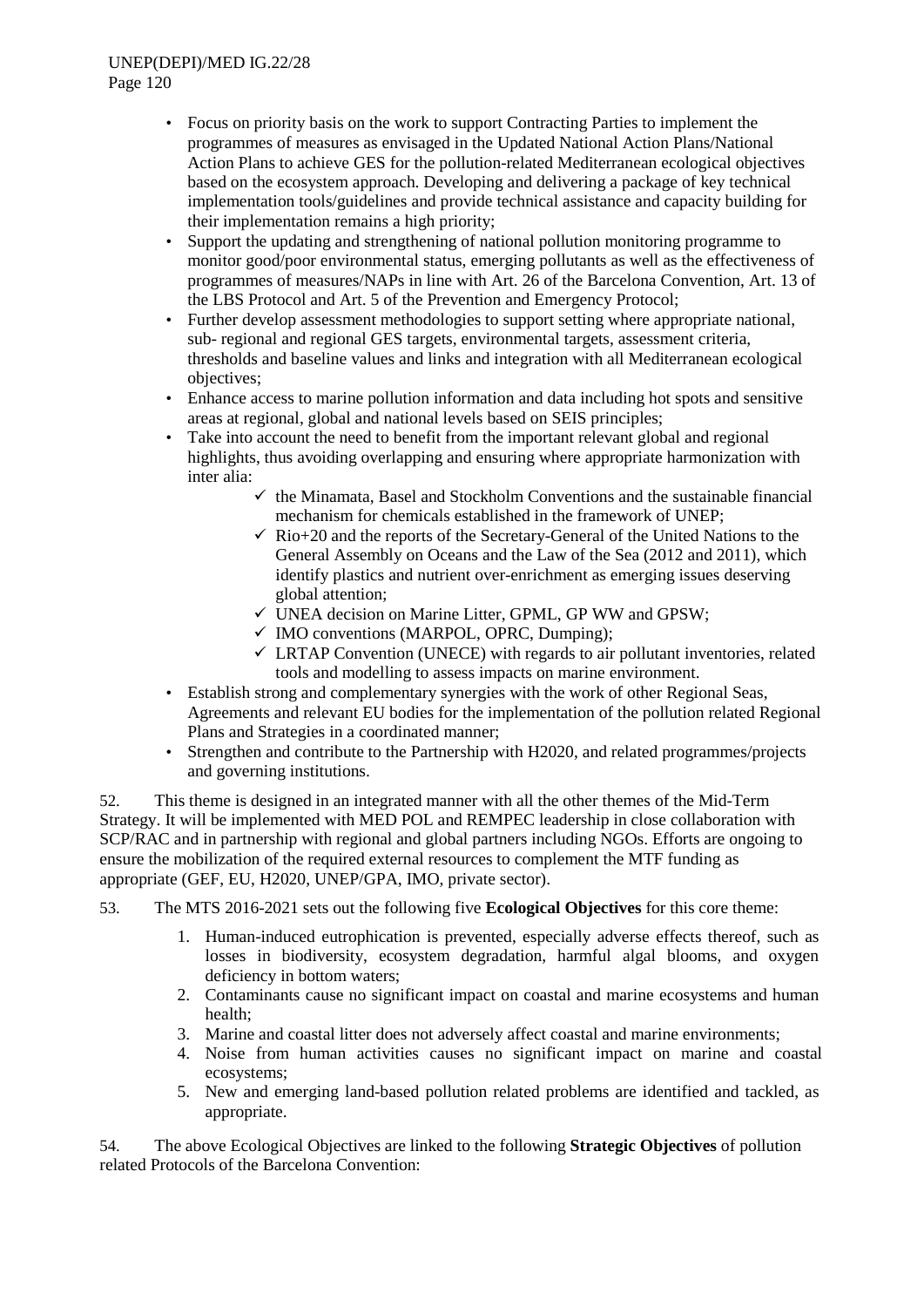- 1. To eliminate to the extent possible, prevent, reduce and control selected/regulated pollutant inputs, oil discharges and spills;
- 2. To prevent, reduce and control marine litter generation and its impact on the coastal and marine environment.

55. They are also linked to the following **Strategic Objectives of the cross cutting themes** addressing pollution related aspects:

- 1. To promote planning mechanisms that will contribute to reducing the generation of pollution in coastal zones. (ICZM);
- 2. To ensure sustainable use of natural resources, in particular water, in order to prevent their pollution and degradation.(ICZM);
- 3. To promote SCP in key economic sectors and lifestyles which are upstream drivers of chemicals and marine litter (SCP);
- 4. To strengthen technical capacities of businesses, entrepreneurs, financing agents, and civil society organisations to implement SCP solutions reducing toxic chemicals and marine litter (SCP).

56. For the period 2016-2021, seven **Strategic Outcomes** are identified corresponding to the above mentioned strategy objectives. They focus on implementation, new action plans, marine pollution monitoring, capacity building, regional cooperation, and identification of emerging issues. Among the **Indicative Key Outputs,** one can point out the targeted measures, common standards and criteria per priority pollutant, regional programmes, guidelines, adopted NAPs, inventories of pollutant loads, marine pollution assessment tools, training programmes, networking, awareness raising and policy briefs.

| <b>Strategic Outcomes</b>                                                                                                                                                                                                                                      | <b>Indicative Key Outputs</b>                                                                                                                                                                                                                                                                                                                                                                                   |
|----------------------------------------------------------------------------------------------------------------------------------------------------------------------------------------------------------------------------------------------------------------|-----------------------------------------------------------------------------------------------------------------------------------------------------------------------------------------------------------------------------------------------------------------------------------------------------------------------------------------------------------------------------------------------------------------|
| 2.1 Strengthening regional<br>implementation of the<br>obligations under the<br><b>Barcelona Convention and 4</b><br>pollution -related Protocols,<br>and of programmes of<br>measures in existing relevant<br>Regional Strategies and<br><b>Action Plans.</b> | 2.1.1 Targeted measures of the regional plans/strategies facilitated<br>and implemented.                                                                                                                                                                                                                                                                                                                        |
| 2.2 Development or update of<br>new/existing action plans,<br>programmes and measures,<br>common standards and<br>criteria, guidelines.                                                                                                                        | 2.2.1 Guidelines, decision-support tools, common standards and<br>criteria provided for in the Protocols and the Regional Plans,<br>developed and/or updated for key priority substances or<br>sectors.<br>2.2.2 Regional programmes of measures identified and negotiated<br>for pollutants/ categories (sectors) showing increasing trends,<br>including the revision of existing regional plans and areas of |
| 2.3 Strengthening and<br>implementation of marine                                                                                                                                                                                                              | consumption and production.<br>2.3.1 Adopted NAPs (Art. 15, LBS Protocol) implemented and<br>targeted outputs timely delivered                                                                                                                                                                                                                                                                                  |
| pollution prevention and<br>control legislation and                                                                                                                                                                                                            | 2.3.2 NAPs developed to implement the Regional Strategy for<br>Prevention and Response to Marine Pollution from Ships.                                                                                                                                                                                                                                                                                          |
| policies at national level,<br>including through<br>enforcement and integration<br>into sectorial processes.                                                                                                                                                   | 2.3.3 SCP Regional Action Plan (pollution-related activities)<br>mainstreamed into and implemented through NAPs and<br>national processes, such as SCP National Action Plans and<br>NSSD <sub>s</sub> .                                                                                                                                                                                                         |
| 2.4 Marine Pollution Monitoring<br>and assessment.                                                                                                                                                                                                             | 2.4.1 National pollution and litter monitoring programs updated to<br>include the relevant pollution and litter Imap indicators,                                                                                                                                                                                                                                                                                |

### **TABLE 2. Strategic Outcomes and Indicative Key Outputs for Land and Sea-Based Pollution**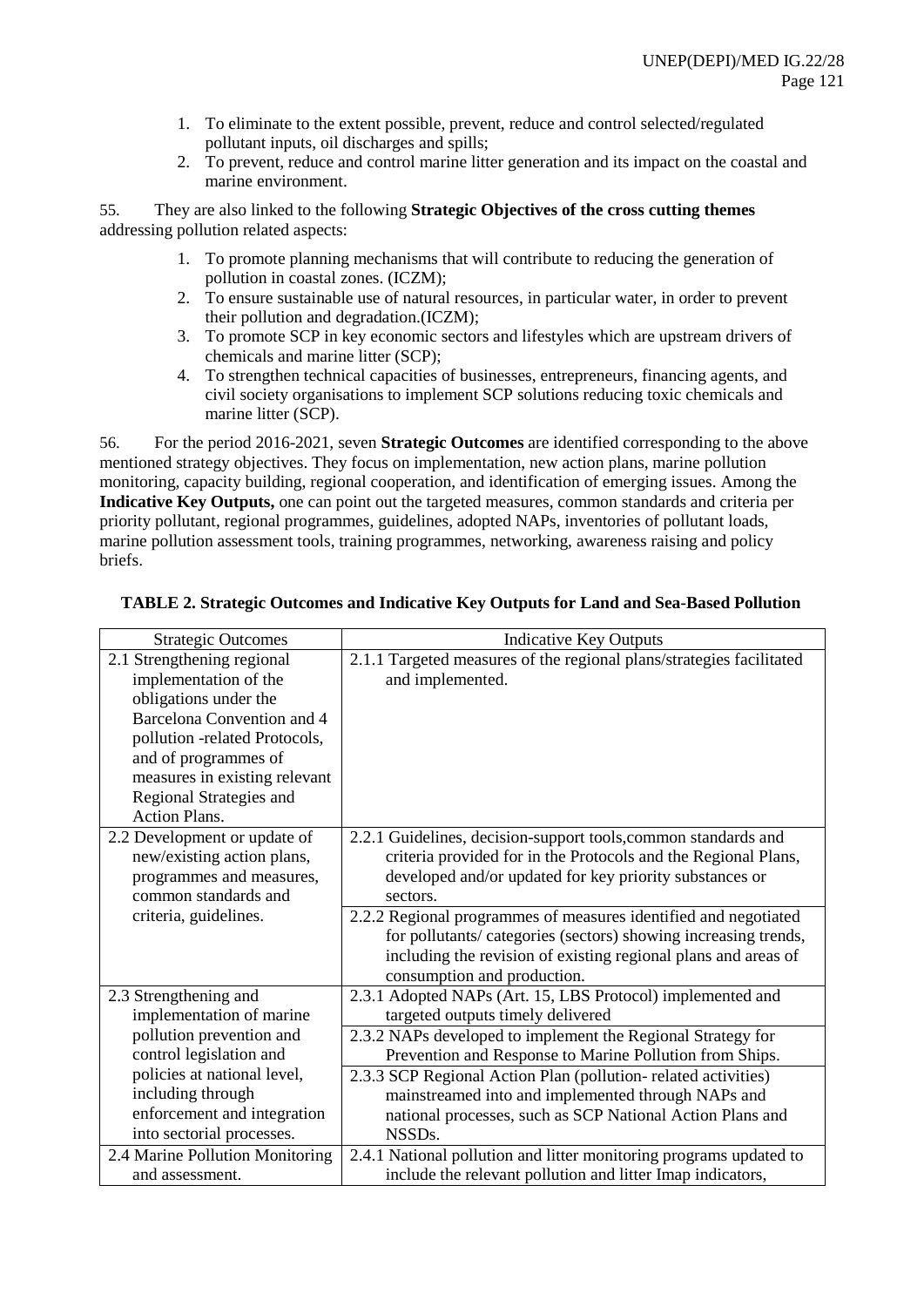| <b>Strategic Outcomes</b>        | <b>Indicative Key Outputs</b>                                         |
|----------------------------------|-----------------------------------------------------------------------|
|                                  | implemented and supported by data quality assurance and               |
|                                  | control.                                                              |
|                                  | 2.4.2 Inventories of pollutant loads (NBB, PRTR from land-based       |
|                                  | sources, and from offshore and shipping) regularly updated,           |
|                                  | reported and assessed.                                                |
|                                  | 2.4.3 Marine pollution assessment tools (in depth thematic            |
|                                  | assessment, maps and indicator factsheets) developed and              |
|                                  | updated for key pollutants and sectors within EcAp.                   |
| 2.5 Enhanced capacity at         | 2.5.1 Training programmes and workshops in areas such as              |
| regional, sub-regional and       | pollution monitoring, pollutant inventories, policy                   |
| national levels including        | implementation, common technical guidelines, authorization            |
| technical assistance and         | and inspections bodies, compliance with national legislation.         |
| capacity building.               | 2.5.2 Pilot projects implemented on marine litter, POPs, mercury,     |
|                                  | and illicit discharges reduced, including through SCP solutions       |
|                                  | for alternatives to POPs and toxic chemicals and the reduction        |
|                                  | of upstream sources of marine litter for businesses,                  |
|                                  | entrepreneurs, financial institutions and civil society.              |
|                                  | 2.5.3 Marine pollution prevention and control measures and            |
|                                  | assessments integrated in ICZM Protocol implementation                |
|                                  | projects, CAMPs and related Strategic Environment Impact              |
|                                  | Assessments.                                                          |
| 2.6 Enhanced cooperation at      | 2.6.1 Agreements, synergies and exchange of best practices with       |
| regional, sub-regional and       | key relevant global and regional partners and stakeholders            |
| national levels to prevent       | with a particular focus on marine litter.                             |
| and control marine pollution.    | 2.6.2 Networks and initiatives of businesses, entrepreneurs and civil |
|                                  | society providing SCP solutions contributing to alternatives to       |
|                                  | POPs and toxic chemicals and to reduce upstream sources of            |
|                                  | marine litter supported and coordinated.                              |
| 2.7 Identifying and tackling new | 2.7.1 Reviews/policy briefs developed and submitted to Contracting    |
| and emerging issues, as          | Parties on emerging pollutants, ocean acidification, climate          |
| appropriate.                     | change and linkages with relevant global processes.                   |

57. The indicative list of potential **Partners** for the implementation of the above Strategic Outcomes and Indicative Key Outputs could include: Black Sea, OSPAR, HELCOM Convention Secretariats, Dumping London Protocol, EEA, EMSA, EU MSFD CIU, IMO, IOC, IOPC Fund, ITOPF, OGP, Stockholm and Basel Convention, SWEEP-NET, UfM&H2020, UNEP GPSW, UNEP GPWW, UNEP Regional Seas Programme, UNEP/GPA GPML, UNIDO, World Bank.

# **6. CORE THEME 2: BIODIVERSITY AND ECOSYSTEMS**

58. This theme corresponds to the first MSSD objective and to SDG 14. It also contributes to the implementation of the Convention on Biological Diversity and the promotion of the Aichi targets.

59. The overall mission under this theme is to provide assistance to the Contracting Parties in meeting their obligations under Articles 4 and 10 of the Barcelona Convention, and under the "Protocol concerning Specially Protected Areas and Biological Diversity in the Mediterranean" (SPA/BD Protocol), and implementing the "Strategic Action Programme for the Conservation of Biological Diversity in the Mediterranean Region" (SAP BIO), adopted by the Contracting Parties in 2003, as well as the Mediterranean Strategy on Sustainable Development (MSSD) (Decision IG.19/5).

60. In order to guide and facilitate the implementation of the SPA/BD Protocol and of SAP BIO, a number of regional strategies have been developed and adopted, aiming at the protection, preservation and sustainable management of marine and coastal areas of particular natural and cultural value and threatened and endangered species of flora and fauna. The MTS "Biodiversity and Ecosystems" core theme will focus on supporting their implementation, respectively of: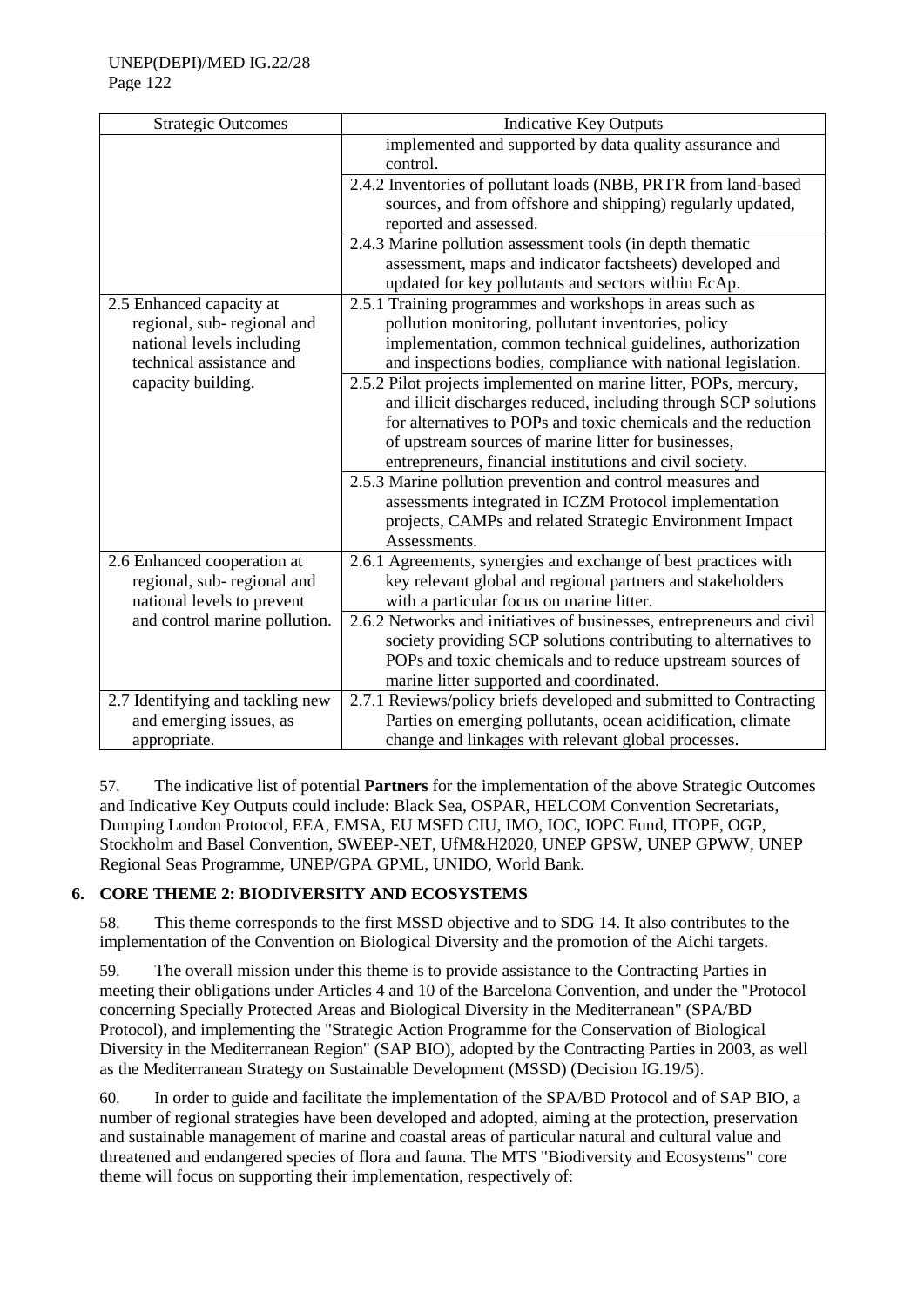- The "Regional Working Programme for the Coastal and Marine Protected Areas in the Mediterranean Sea including the High Sea", and the supporting "Roadmap for a Comprehensive, Coherent Network of Well-Managed MPAs to Achieve Aichi Target 11 in the Mediterranean" in close collaboration with competent regional and national organisations as well as NGOs and relevant stakeholders';
- Eight Action Plans for the conservation and/or management of endangered or threatened species and key habitats: Mediterranean Monk Seal, Marine Turtles, Cetaceans, Marine Vegetation, Marine and Coastal Birds, Cartilaginous Fishes (Chondrichthyans), Coralligenous and other Calcareous Bio-concretions, and Dark Habitats;
- A Regional Strategy for the Conservation of Mediterranean Monk Seal;
- An Action Plan concerning Species Introductions and Invasive Species in the Mediterranean Sea; and
- The Mediterranean Strategy on Ships' Ballast Water Management Strategy and its Action Plan.
- 61. Furthermore, support will be provided to Contracting Parties at national level to:
	- Develop and implement, as a high priority, in a coordinated manner, and where appropriate jointly, their national monitoring programme to assess progress towards GES with regard to MAP EcAp-based ecological objectives related to biodiversity, non-indigenous species and food webs closely interlinked with the relevant work under the Regional Action Plans for the conservation of Mediterranean threatened and endangered species and key habitats adopted in the framework of the Barcelona Convention's SPA/BD Protocol; and
	- Implement the "Strategic Action Programme for the Conservation of Biological Biodiversity in the Mediterranean Region" (SAP BIO) regional and national Priority Actions for the period 2014-2020, as well as the SAP BIO related National Action Plans (NAPs).

62. In order to improve synergy and avoid overlapping and duplication of activities, collaboration will be enhanced with relevant intergovernmental and non-governmental organizations and other regional, national and local stakeholders, as well as the MAP Components. Many of the regional partners collaborating in marine conservation issues rely very much on technical tools, strategic documents and other outputs produced within the Barcelona Convention context.

- 63. The MTS 2016-2021 sets out the following six **Ecological Objectives** for this core theme:
	- 1. Biological diversity is maintained or enhanced. The quality and occurrence of coastal and marine habitats and the distribution and abundance of coastal and marine species are in line with prevailing physiographic, hydrographic, geographic, and climatic conditions;
	- 2. Non-indigenous species introduced by human activities are at levels that do not adversely alter the ecosystem;
	- 3. Populations of selected commercially exploited fish and shellfish are within biologically safe limits, exhibiting a population age and size distribution that is indicative of a healthy stock;
	- 4. Alterations to components of marine food webs caused by resource extraction or human induced environmental changes do not have long-term adverse effects on food web dynamics and related viability;
	- 5. Sea-floor integrity is maintained, especially in priority benthic habitats;
	- 6. New and emerging biodiversity and ecosystems related problems are identified and tackled, as appropriate.

64. The above Ecological Objectives are linked to the following **Strategic Objectives** of the SPA/BD Protocol of the Barcelona Convention:

- 1. To protect, preserve and manage in a sustainable and environmentally sound way areas of particular natural or cultural value notably by the establishment of specially protected areas;
- 2. To protect, preserve and manage threatened or endangered species of flora and fauna.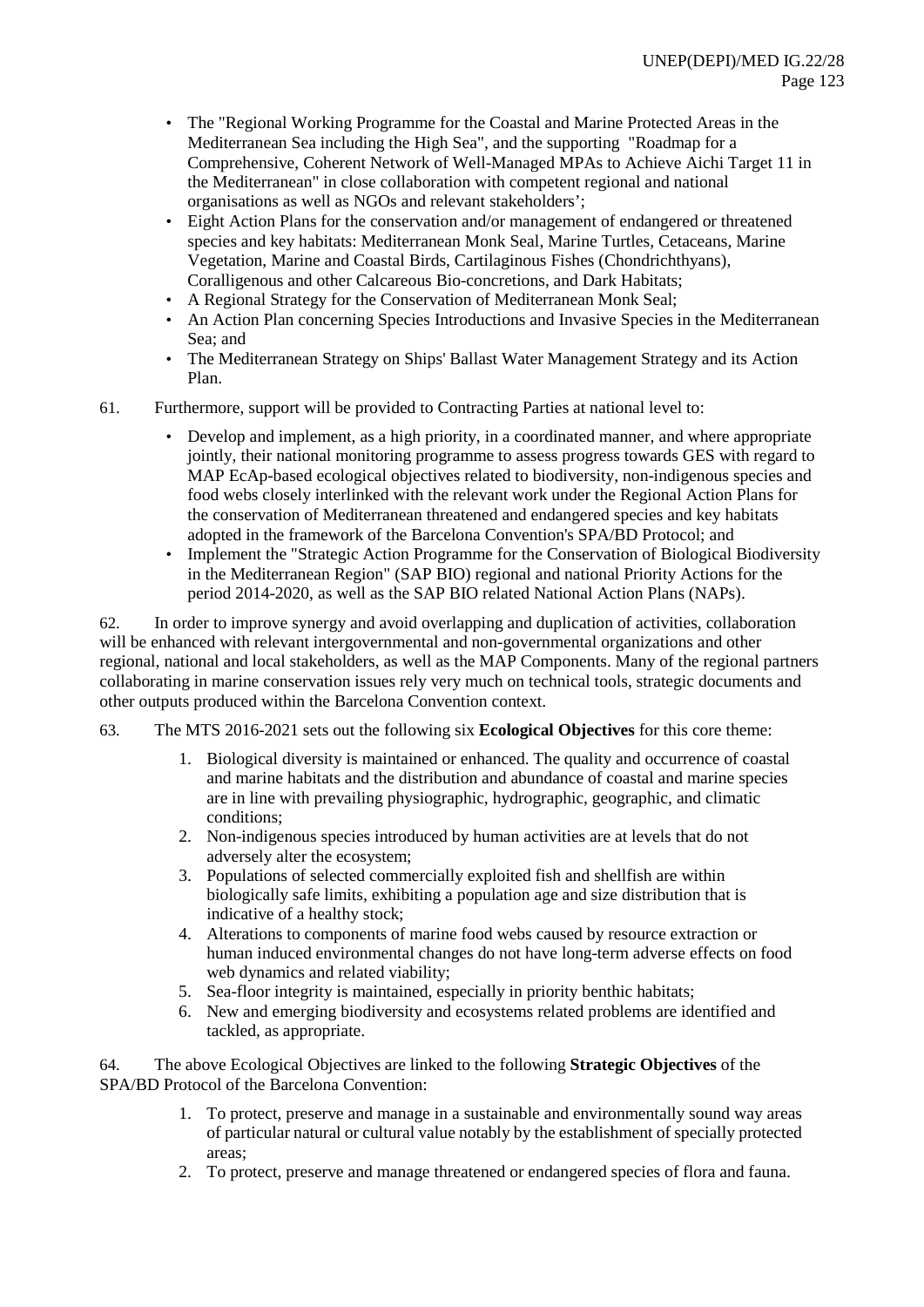#### 65. They are also linked to the following **Strategic Objectives of the cross cutting themes**:

- 1. To promote planning and management mechanisms ensuring that economic, social and cultural development is in harmony with natural environment and landscape (ICZM);
- 2. To reduce anthropogenic pressure on coastal and marine ecosystems in order to prevent or reduce their degradation and to maintain their contribution to climate change adaptation (ICZM and CC);
- 3. To provide innovative services and products contributing to the conservation and sustainable management of biodiversity and ecosystems (SCP);
- 4. To strengthen technical capacities of businesses, entrepreneurs, financing agents, and civil society organizations to implement SCP solutions contributing to the conservation of biodiversity and ecosystems (SCP).

66. For the period 2016-2021, seven Strategic Outcomes are identified corresponding to the above mentioned strategy objectives. They focus on regional implementation, new action plans and programmes, strengthening national implementation, monitoring/assessment, capacity building, enhanced regional cooperation, and identification of emerging issues. Among the Indicative Key Outputs, one can point out the Roadmap for a coherent network of well managed MPAs, management measures, Regional Action Plans, review of Ships' Ballast Water Management Plan, guidelines, use of Marine Spatial Planning, integration in CAMPs and ICZM actions, inventories, and networking.

| <b>Strategic Outcomes</b>     | <b>Indicative Key Outputs</b>                                       |  |
|-------------------------------|---------------------------------------------------------------------|--|
| 3.1 Strengthening regional    | 3.1.1 A comprehensive coherent network of well managed MPAs,        |  |
| implementation of the         | including SPAMIs, to achieve Aichi Target 11 in the                 |  |
| obligations under the         | Mediterranean set up and implemented.                               |  |
| Barcelona Convention, and     | 3.1.2 Most relevant area-based management measures are identified   |  |
| its relevant Protocols and    | and implemented in cooperation with relevant global and             |  |
| other instruments.            | regional organizations, through global and regional tools           |  |
|                               | (SPAMIs, FRAs, PSSAs, etc.), including for the conservation         |  |
|                               | of ABNJ, taking into consideration the information on               |  |
|                               | Mediterranean EBSAs.                                                |  |
| 3.2 Development of new action | 3.2.1 Regional Action Plans for the conservation of Mediterranean   |  |
| plans, programmes and         | endangered and threatened species and key habitats, on species      |  |
| measures, common standards    | introductions as well as the Mediterranean Strategy and Action      |  |
| and criteria, guidelines for  | Plan on Ships' Ballast Water Management are updated to              |  |
| the conservation of Coastal   | achieve GES.                                                        |  |
| and Marine biodiversity and   | 3.2.2 Guidelines and other tools for the conservation of endangered |  |
| ecosystems.                   | and threatened Mediterranean coastal and marine species, key        |  |
|                               | habitats, for non-indigenous species control and prevention as      |  |
|                               | well as the management of marine and coastal protected areas        |  |
|                               | developed/updated and disseminated.                                 |  |
|                               | 3.2.3 Marine Spatial Planning (MSP) and Integrated Coastal Zone     |  |
|                               | Management (ICZM) applied in selected areas at a pilot level        |  |
|                               | linking coastal and open sea areas subject to major pressures.      |  |
|                               | To this end the information on EBSA areas could be used.            |  |
| 3.3 Strengthening national    | 3.3.1 NAPs for the conservation of Mediterranean endangered and     |  |
| implementation of             | threatened species and key habitats and on species                  |  |
| biodiversity conservation     | introductions and invasive species developed/updated.               |  |
| policies, strategies and      | 3.3.2 National measures developed and implemented to strengthen     |  |
| legislation measures.         | the protection and the management of relevant marine and            |  |
|                               | coastal sites, especially those containing threatened habitats      |  |
|                               | and species (including deep-sea habitats).                          |  |

**TABLE 3. Strategic Outcomes and Indicative Key Outputs for Biodiversity and Ecosystems**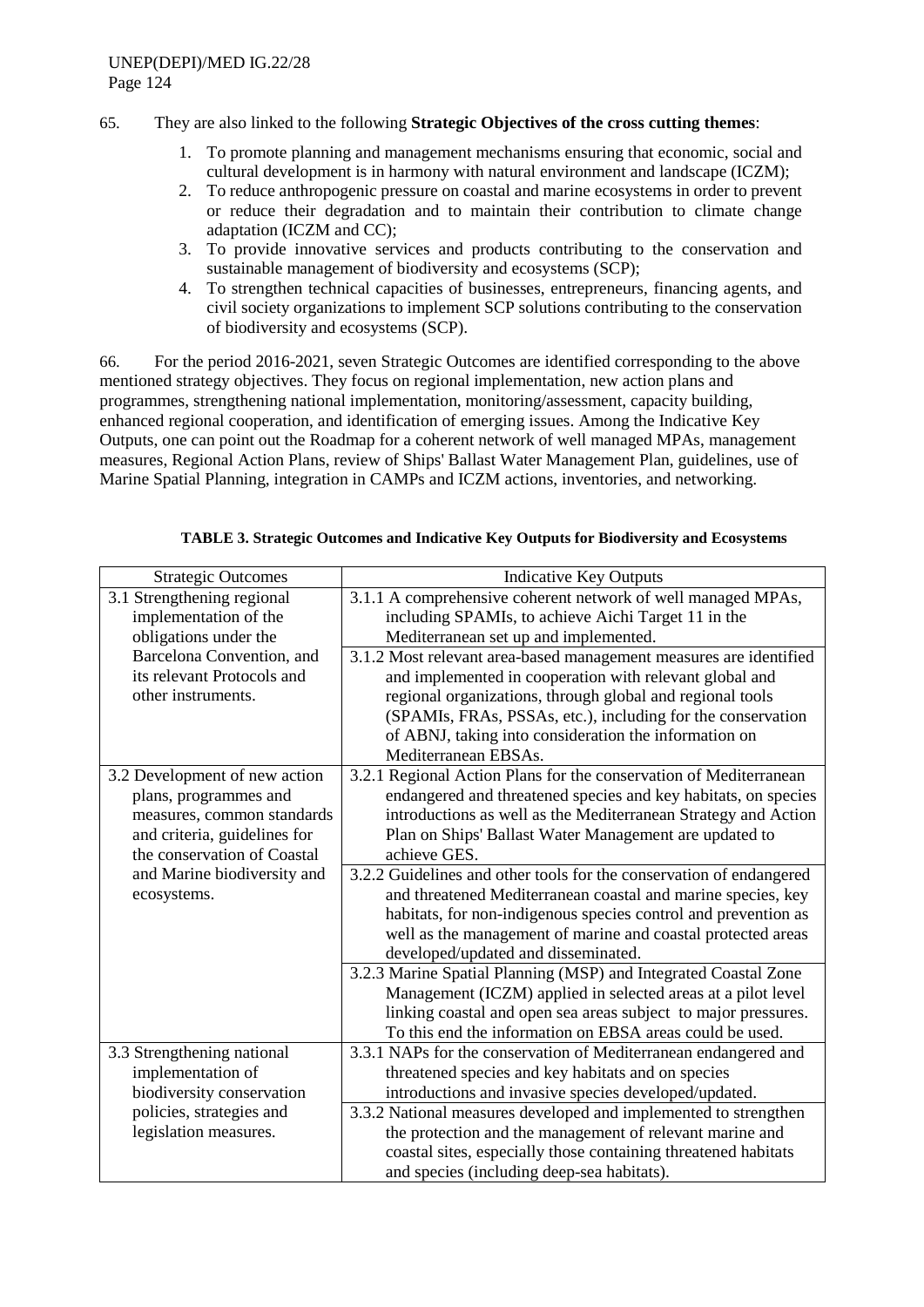| <b>Strategic Outcomes</b>         | <b>Indicative Key Outputs</b>                                                                                              |
|-----------------------------------|----------------------------------------------------------------------------------------------------------------------------|
|                                   | 3.3.3 Biodiversity and ecosystem protection actions integrated in                                                          |
|                                   | CAMPs, other ICZM Protocol implementation projects and                                                                     |
|                                   | Strategic Environment Impact Assessments.                                                                                  |
| 3.4 Monitoring, inventory and     | 3.4.1 Monitoring programmes for key species and habitats as well                                                           |
| assessment of biodiversity        | as invasive species, as provided for in the IMAP are developed                                                             |
| with focus on endangered          | and implemented, including on the effectiveness of marine and                                                              |
| and threatened species, non-      | coastal protected areas, and on climate change impacts.                                                                    |
| indigenous species and key        | 3.4.2 Biodiversity conservation assessment tools (in-depth thematic                                                        |
| habitats.                         | assessment, maps and indicator fact sheets) developed and                                                                  |
|                                   | updated to show trends at national, sub-regional and regional                                                              |
|                                   | levels, and measure the effectiveness of the SAP BIO NAPs                                                                  |
|                                   | and Regional Action Plans implementation.                                                                                  |
|                                   | 3.4.3 EcAp common indicators on biodiversity and non-indigenous                                                            |
|                                   | species monitored through IMAP in MPAs and SPAMIs, and                                                                     |
|                                   | relevant data sets established.                                                                                            |
|                                   | 3.4.4 Inventory of vulnerable and fragile coastal and marine                                                               |
|                                   | ecosystems and assessment of sensitivity and adaptive                                                                      |
|                                   | capacities of coastal and marine ecosystems to changes in sea                                                              |
|                                   | conditions as well as of the role of services they provide                                                                 |
|                                   | developed.                                                                                                                 |
| 3.5 Technical assistance and      | 3.5.1 Capacity-building programmes related to the development and                                                          |
| capacity building at regional,    | management of marine and coastal protected areas, to the                                                                   |
| sub-regional and national         | conservation and monitoring of endangered and threatened                                                                   |
| levels to strengthen policy       | coastal and marine species and key habitats, and to monitoring                                                             |
| implementation and                | issues dealing with climate change and biodiversity developed                                                              |
| compliance with biodiversity      | and implemented, including pilots to support efforts aimed at                                                              |
| -related national legislation.    | MPA/SPAMI establishment and implementation.                                                                                |
|                                   | 3.5.2 Training and awareness-raising programmes on SCP solutions<br>contributing to the conservation of the ecosystems and |
|                                   | biodiversity delivered to businesses, entrepreneurs, financial                                                             |
|                                   | institutions and civil society.                                                                                            |
| 3.6 Enhanced cooperation at       | 3.6.1 Joint strategies and programmes on biodiversity and                                                                  |
| regional, sub-regional and        | ecosystem conservation developed, by taking into account                                                                   |
| national levels to protect and    | NAPs in cooperation with relevant partner organizations at                                                                 |
| conserve biodiversity and         | global and regional levels.                                                                                                |
| ecosystems.                       | 3.6.2 Businesses, entrepreneurs and civil society encouraged to use                                                        |
|                                   | networks to disseminate SCP solutions contributing to                                                                      |
|                                   | biodiversity and ecosystems conservation coordinated through                                                               |
|                                   | adequate mechanisms.                                                                                                       |
| 3.7 Identifying and tackling with | 3.7.1. Coordination with the ongoing process towards the adoption                                                          |
| new and emerging issues, as       | of an Implementing Agreement on BBNJ (namely concerning                                                                    |
| appropriate.                      | marine genetic resources, marine protected areas BNJ, and                                                                  |
|                                   | SIA).                                                                                                                      |

67. The indicative list of potential Partners for the implementation of the above Strategic Outcomes and Indicative Key Outputs could include: CBD, FAO, CMS, IMO, UNESCO, CITES, AEWA, ICCAT, Ramsar Convention, WCMC, EU, UfM, ACCOBAMS, GFCM, Bern Convention, OSPAR, HELCOM, EEA, MedWet, Tour du Valat, IUCN, WWF, BirdLife, MedPAN, MEDASSET, MedMarAvis, Global Ocean Forum, ICES, CIESM, Conservatoire du Littoral, The Economics of Ecosystems and Biodiversity (TEEB), Intergovernmental Platform on Biodiversity and Ecosystem Services (IPBES), "Partners" and "Associates" to the Action Plans for the conservation of threatened and endangered species and key habitats, Research institutes and universities.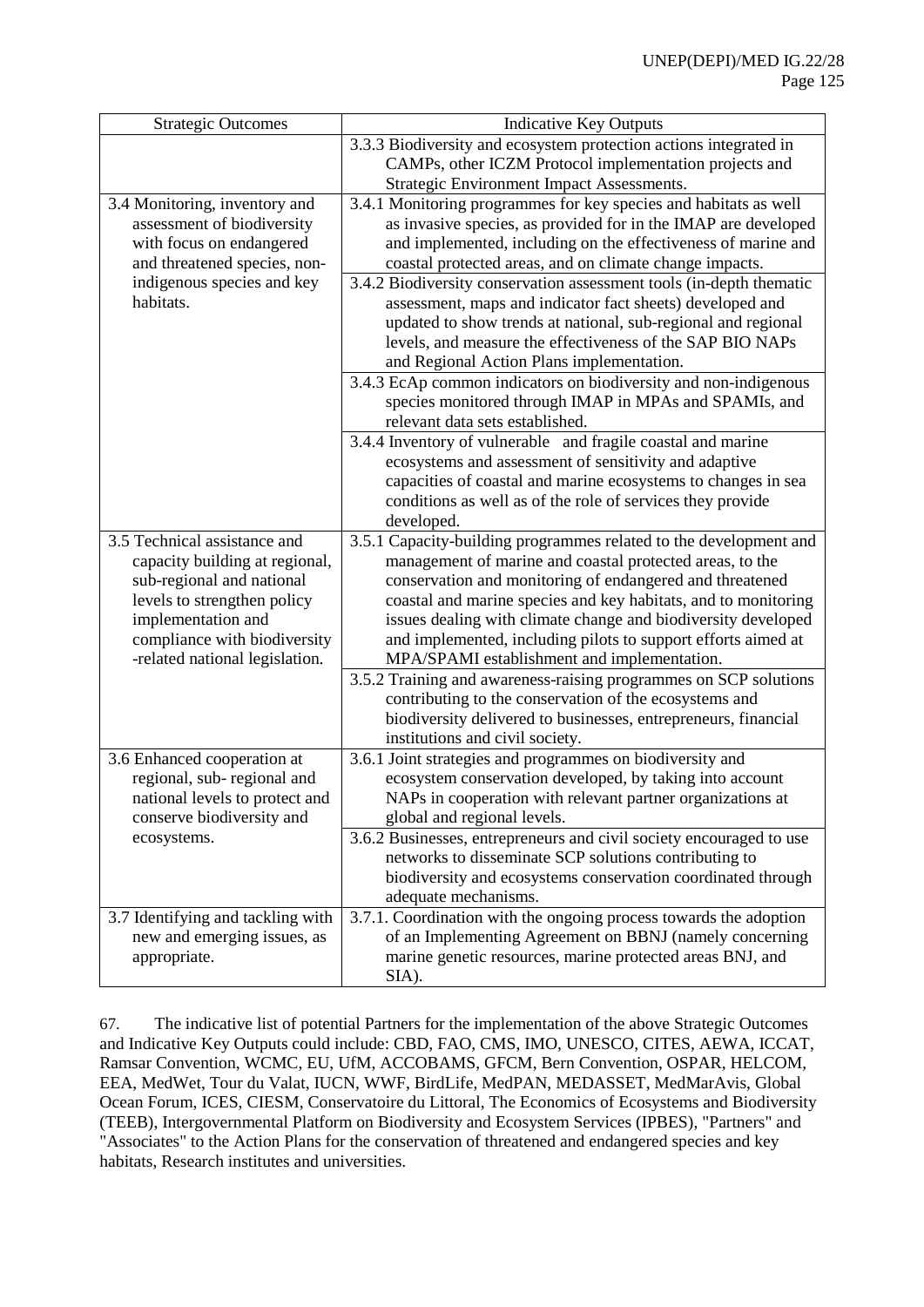### **7. CORE THEME 3: LAND AND SEA INTERACTION AND PROCESSES**

68. This theme corresponds to the first MSSD objective, and to SDG 14 and 15. Coastal zones are complex natural systems exposed to various natural processes with important interactions between their land and sea parts. Furthermore, they represent the major interface between humans and the environment as coastal ecosystems (terrestrial and marine ones) are those most heavily impacted by human activity.

69. This core theme aims at supporting a better understanding and taking into account by the decision makers and planners of these natural processes such as wave action, the risks of flood, erosion, sea level rise or even tsunami and the buffer role of dunes with the view to enhance planning and managing of coastal areas. Furthermore, it aims at supporting holistic landscape and seascape approach that incorporates all processes affecting the flux of materials, their transport, delivery, the ultimate impact on coastal ecosystems as well as the potential impacts of climate change on the vulnerable coastal fringe

70. Such interactions will be taken into consideration in the context of Guidelines for Environmental Impact Assessments and Strategic Environmental Assessments and other methodological tools provided for in the MTS and in particular in new generation of CAMPs.

71. The MTS 2016-2021 sets out the following three **Ecological Objectives** for this core theme:

- 1. Alteration of hydrographic conditions does not adversely affect coastal and marine ecosystems;
- 2. The natural dynamics of coastal areas are maintained and coastal ecosystems and landscapes are preserved;
- 3. New and emerging land and sea interactions and processes related problems are identified and tackled, as appropriate.

72. The above Ecological Objectives are linked to the following **Strategic Objectives** of ICZM Protocol of the Barcelona Convention:

- 1. To reduce anthropogenic pressure on coastal and marine areas in order to prevent or reduce their degradation;
- 2. To ensure preservation of the integrity of coastal ecosystems, landscapes and geomorphology;
- 3. To adopt measures to prevent and/or reduce the effects of natural hazards and in particular of climate change;
- 4. To ensure that activities on the land and the sea part of the coastal zones are compatible and mutually supportive.
- 73. They are also linked to the following Strategic Objectives of the cross cutting themes:
	- 1. To facilitate sustainable development of coastal and marine areas by ensuring planning mechanisms that address both natural processes and anthropogenic pressure impacting on them (ICZM);
	- 2. To promote governance mechanisms that ensure coherence between public and private initiatives and between all decisions by the public authorities, at the national, regional and local levels, which affect the use of the coastal zone (ICZM);
	- 3. To reduce the pressure of human activities in coastal and marine areas through the implementation of SCP tools (SCP);
	- 4. To strengthen the resilience of the Mediterranean natural and socioeconomic systems to climate change by promoting integrated adaptation approaches and better understanding of impacts (CC).

74. For the period 2016-2021, seven **Strategic Outcomes** are identified corresponding to the above mentioned Strategy Objectives. They focus on regional implementation, new action plans and programmes, strengthening national implementation, monitoring/assessment, capacity building, enhanced regional cooperation, and identification of emerging issues. Among the **Indicative Key Outputs,** one can point out the reduction of pressures on marine and coastal areas, methodological framework for ICZM (land and sea parts), mapping of pressures and risks of erosion, fact sheets, climate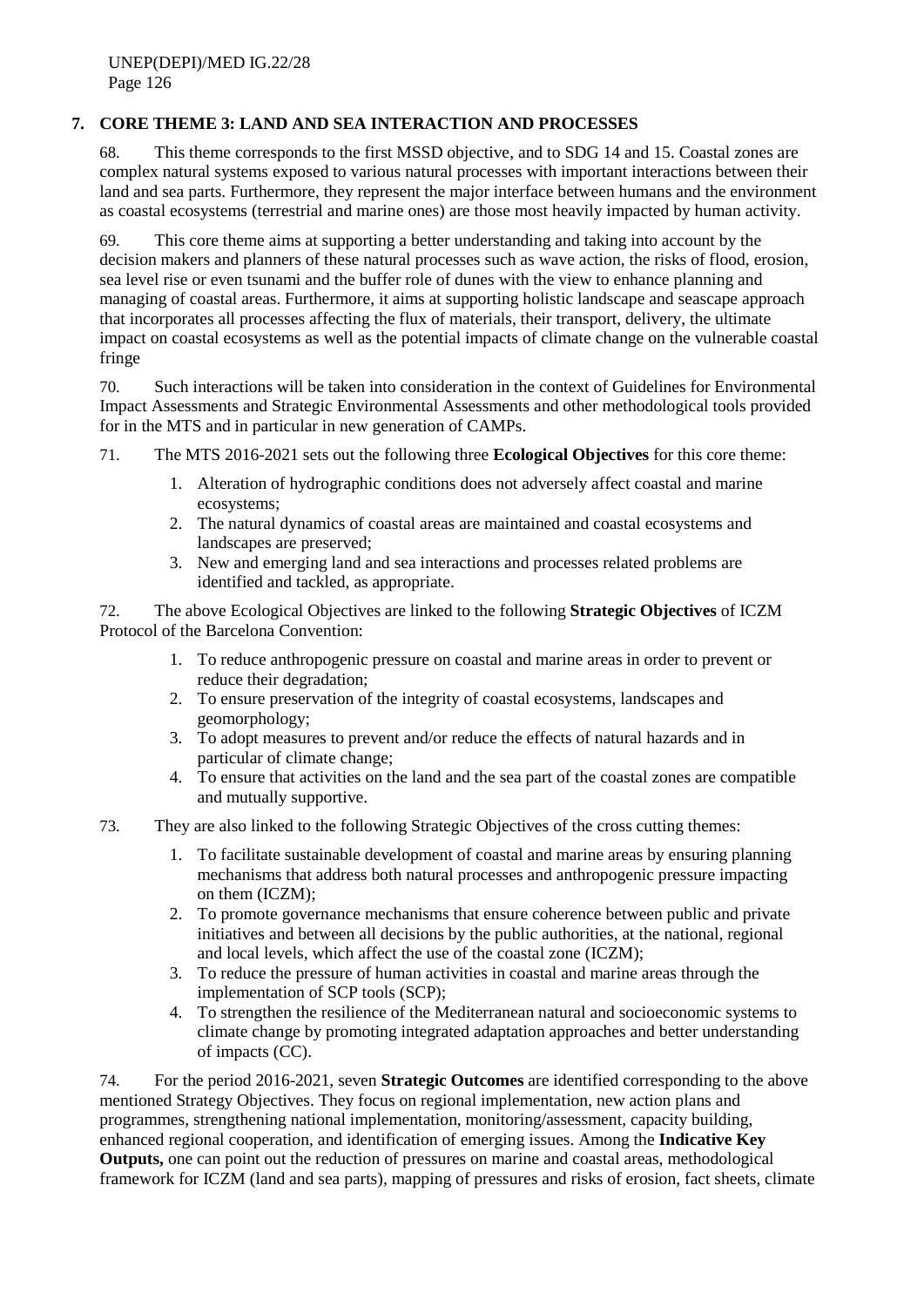change adaptation of coastal areas, guidelines, capacity building, inventories, policy briefs and networking.

| <b>Strategic Outcomes</b>                                                                                                                                                                                                  | <b>Indicative Key Outputs</b>                                                                                                                                                                                                                                                                                                                                                                                                       |
|----------------------------------------------------------------------------------------------------------------------------------------------------------------------------------------------------------------------------|-------------------------------------------------------------------------------------------------------------------------------------------------------------------------------------------------------------------------------------------------------------------------------------------------------------------------------------------------------------------------------------------------------------------------------------|
| 4.1 Strengthening regional<br>implementation of the<br>obligations under the<br><b>Barcelona Convention and</b><br>its Protocols, and of<br>programmes of measures in<br>existing Regional Strategies<br>and Action Plans. | 4.1.1 Contracting Parties assisted in identifying, implementing and<br>evaluating specific measures and tools to reduce pressures on<br>coastal and marine areas (e.g. coastal setback, land policy<br>measures, zoning).                                                                                                                                                                                                           |
| 4.2 Development of new action<br>plans, programmes of<br>measures, common standards                                                                                                                                        | 4.2.1 Tools and guidelines for environmental assessments<br>developed and applied (e.g. EIA, cumulative assessments,<br>SEA).                                                                                                                                                                                                                                                                                                       |
| and criteria, guidelines.                                                                                                                                                                                                  | 4.2.2 Marine Spatial Planning defined in the context of the<br>Barcelona Convention and applied, as appropriate.                                                                                                                                                                                                                                                                                                                    |
| 4.3 Strengthening national<br>implementation.                                                                                                                                                                              | 4.3.1 New generation of CAMPs prepared to promote land-sea<br>interactions, also addressing trans-boundary aspects, as<br>appropriate.                                                                                                                                                                                                                                                                                              |
| 4.4 Monitoring and assessment.                                                                                                                                                                                             | 4.4.1 Mapping of interaction mechanisms on coastal and marine<br>environment at regional and local levels developed, including<br>assessment of the risks of sea level rise and coastal erosion,<br>and their impacts on coastal environment and communities.<br>4.4.2 National coast and hydrography monitoring programmes<br>developed and updated to include the relevant IMAP common<br>indicators, interactions and processes. |
| 4.5 Enhanced capacity at<br>regional, sub-regional and<br>national levels including<br>technical assistance and<br>capacity building.                                                                                      | 4.5.1 Capacity building for the application of tools for assessing<br>interactions and integrating them in planning/management of<br>coastal and marine environment implemented.                                                                                                                                                                                                                                                    |
| 4.6 Enhanced cooperation at<br>regional, sub-regional and<br>national levels.                                                                                                                                              | 4.6.1 Networks of CAMPs and other ICZM Protocol<br>implementation activities established and cooperation<br>undertaken with other partners to promote the exchange of<br>data, experience and good practices established.                                                                                                                                                                                                           |
| 4.7 Identifying and tackling with<br>new and emerging issues, as<br>appropriate.                                                                                                                                           | 4.7.1 Additional stresses relevant to the Convention on water<br>resources due to climate change assessed in cooperation with<br>other regional interested stakeholders<br>4.7.2 Reviews/policy briefs developed and submitted to Contracting<br>Parties, inter alia impacts from possible tsunami cases<br>explored.                                                                                                               |

#### **TABLE 4. Strategic Outcomes and Indicative Key Outputs for Land and Sea Interaction and Processes**

75. The indicative list of **Partners** for the implementation of the above Strategic outcomes and indicative Key outputs could include: National authorities and institutions, Local authorities in coastal and marine areas, Scientific and research institutions, coastal observatories, oceanographic institutes, hydrographic institutes, water agencies, International institutions and organizations: UNESCO, FAO, GFCM, EU, EEA, UNEP/GEF, UfM, IUCN, MedPAN , International conventions: CBD, Habitat, UNFCC, Ramsar, UNEP/Regional Seas Programme, Sub-regional initiatives: EUSAIR, RAMOGE, NGOs: WWF MedPO, MIO-ECSDE, GWP, UNEP/MAP Components.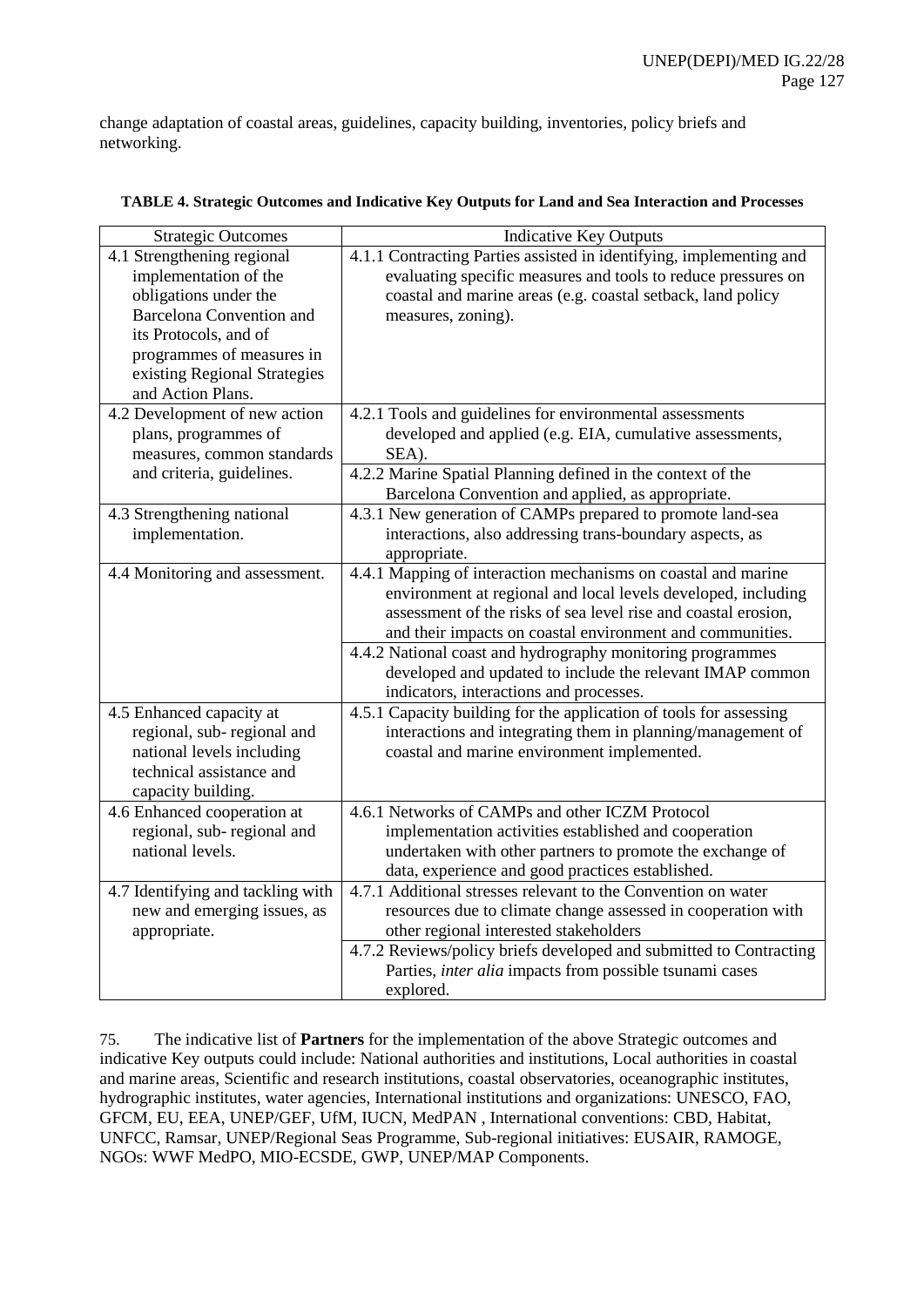#### **8. CROSS-CUTTING THEME 1: INTEGRATED COASTAL ZONE MANAGEMENT (ICZM)**

76. This theme corresponds to the first and partly third MSSD objectives and it is related to SDG 9, 11, 14 and 15. It is meant to assist Contracting Parties in their efforts to implement the ICZM Protocol and the respective Action Plan approved by COP 16.

77. Integrated Coastal Zone Management (ICZM) is a transversal policy, with strategic options, plans and management measures, which can integrate and reflect on the same coastal geographic unit (with its terrestrial and marine parts) all thematic policies and horizontal dimensions, encompassing development measures, environmental protection, SCP, adaptation to climate change etc. ICZM, as expressed in the - worldwide unique - respective Mediterranean Protocol, is a framework-policyinstrument to promote and implement major objectives of the Barcelona Convention as amended in 1995, in an integrated manner. The different nature of this cross- cutting theme and its broader role is reflected in the way it is shown in Diagramme 1.

78. The process of integrated coastal management involves policy and plan formulation (including marine spatial planning), implementation, monitoring and evaluation actions. All these activities are included in the Action Plan for the implementation of the ICZM Protocol in 2012-2019.

79. The Contracting Parties, at COP 18 recommended to strengthen MAP activities in the field of Marine Spatial Planning (MSP) in order to contribute to GES, investigate in more details connections between land and sea areas and propose coherent and sustainable land and sea-use planning frameworks relating with key economic sectors and activities that may affect the coastal and marine resources; this will also support the implementation of the recently approved MSP Directive of European Union.

80. This theme addresses also a major challenge, related to the governance of ICZM: bringing together decision-makers, planners, scientists of different backgrounds and stakeholders, building trust and fostering partnerships and synergies, ensuring proper participatory and decision-making procedures and thus achieving consensus are key actions and prerequisites of effective implementation.

81. Integrating ICZM as a transversal approach for the Mid-Term Strategy enables MAP to strengthen its relationship and cooperation with other international and regional organizations such as FAO, UNCTAD, UNEP/DTIE, UNESCO, UNIDO, UNWTO, ESCWA, ILO, GFCM, GWP Med, IUCN, WWF Med, and international financial agents like the EBRD, EIB, IFC and WB, also promoting ICZM from diverse perspectives complementing MAP's mandate. In that line, ICZM is included as key theme of collaboration between UNEP/MAP and UfM in the implementation of their Memorandum of Understanding.

82. The MTS 2016-2021 sets out the following **Strategic Objectives** for this cross-cutting theme:

- 1. The sustainable development of coastal zones is facilitated by ensuring that the environment and landscapes are taken into account in harmony with economic, social and cultural development;
- 2. The sustainable use of natural resources is ensured, particularly with regard to water use;
- 3. The coherence is achieved between public and private initiatives and between all decisions by the public authorities, at the national, regional and local levels, which affect the use of the coastal zone.
- 4. To promote planning mechanisms that will contribute to reducing the generation of pollution in coastal zones.
- 5. To ensure sustainable use of natural resources, in particular water, in order to prevent their pollution and degradation.
- 6. To promote planning and management mechanisms ensuring that economic, social and cultural development is in harmony with natural environment and landscape
- 7. To reduce anthropogenic pressure on coastal and marine ecosystems in order to prevent or reduce their degradation and to maintain their contribution to climate change adaptation
- 8. To facilitate sustainable development of coastal and marine areas by ensuring planning mechanisms that address both natural processes and anthropogenic pressure impacting on them.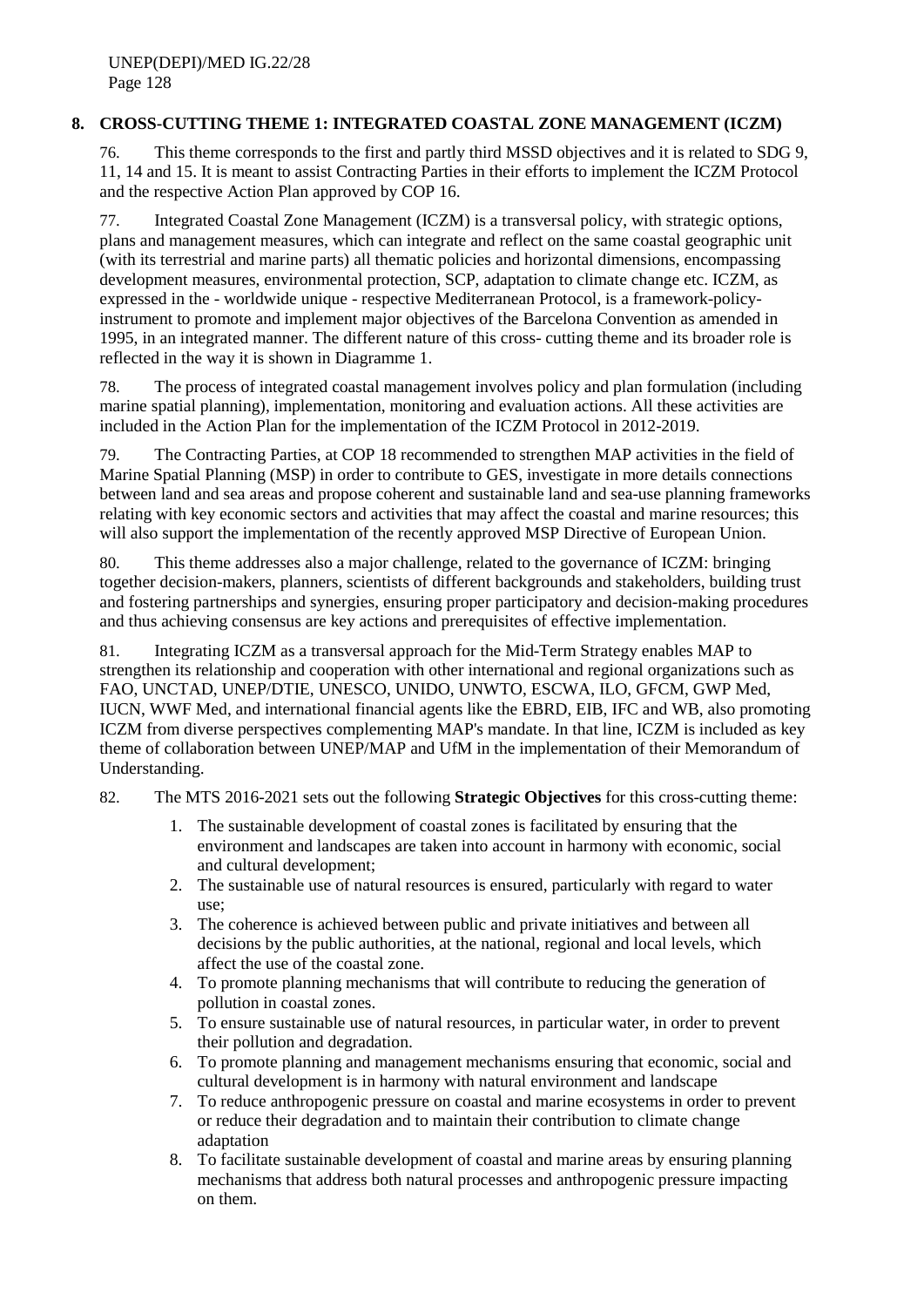9. To promote governance mechanisms that ensure coherence between public and private initiatives and between all decisions by the public authorities, at the national, regional and local levels, which affect the use of the coastal zone.

83. For the period 2016-2021, six **Strategic Outcomes** are identified corresponding to the above mentioned strategy objectives. They focus on regional implementation, new action plans and programmes, strengthening national implementation, monitoring/assessment, capacity building, and enhanced regional cooperation. Among the **Indicative Key Outputs,** one can point out the MAP regional strategies, action plan for the implementation of ICZM, methodological tools and guidelines, national ICZM strategies, gap analysis, fact sheets, training programmes, and coordination.

| <b>Strategic Outcomes</b>       | <b>Indicative Key Outputs</b>                                     |
|---------------------------------|-------------------------------------------------------------------|
| 5.1 Strengthening regional      | 5.1.1 The Mediterranean regional framework for Integrated Coastal |
| implementation of the           | Zone Management is defined and put in effect.                     |
| obligations under the           | 5.1.2 SAP BIO, SAP MED, Offshore Action Plan and Strategy to      |
| <b>Barcelona Convention and</b> | combat pollution from ships implemented in an integrated          |
| its Protocols, and of           | manner, including through the Mediterranean regional              |
| programmes of measures in       | framework, as set out in ICZM Protocol to enhance the             |
| existing Regional Strategies    | sustainable use of marine and coastal resources.                  |
| and Action Plans.               | 5.1.3 Action Plan for the implementation of the ICZM Protocol     |
|                                 | further implemented; Status of Implementation reported.           |
| 5.2 Development of new action   | 5.2.1 Action Plan for the implementation of the ICZM Protocol     |
| plans, programmes of            | updated                                                           |
| measures, common standards      | 5.2.2 Methodological framework for land and sea interactions,     |
| and criteria, guidelines.       | considering in particular MSP and ICZM, developed and             |
|                                 | applied.                                                          |
| 5.3 Strengthening national      | 5.3.1 National ICZM Strategies including streamlining pollution,  |
| implementation.                 | biodiversity, adaptation to climate change and SCP, land and      |
|                                 | sea interaction as well as sustainable cities prepared and        |
|                                 | applied.                                                          |
|                                 | 5.3.2 Countries assisted in carrying out gap analysis on national |
|                                 | legal and institutional frameworks for ICZM in order to           |
|                                 | streamline as need be the ICZM Protocol provisions into           |
|                                 | national legislations.                                            |
|                                 | 5.3.3 SCP Regional Action Plan activities and climate change      |
|                                 | adaptation issues mainstreamed into and implemented through       |
|                                 | ICZM national strategies, as well as CAMPs and other ICZM         |
|                                 | Protocol implementation projects.                                 |
| 5.4 Monitoring and assessment.  | 5.4.1 Fact sheets for ICZM indicators developed to evaluate the   |
|                                 | effectiveness of coastal and marine resources management          |
|                                 | measures.                                                         |
| 5.5 Enhanced capacity at        | 5.5.1 MedOpen Training Programme on ICZM regularly updated        |
| regional, sub-regional and      | and implemented, in coordination with the relevant NFPs.          |
| national levels including       |                                                                   |
| technical assistance and        |                                                                   |
| capacity building.              |                                                                   |
| 5.6 Enhanced cooperation at     | 5.6.1 ICZM coordination enhanced through: (i) Mediterranean       |
| regional, sub-regional and      | ICZM Platform; (ii) national ICZM coordination bodies.            |
| national levels.                |                                                                   |

#### **TABLE 5. Strategic Outcomes and Indicative Key Outputs for Integrated Coastal Zone Management**

84. The indicative list of potential **Partners** for the implementation of the above Strategic outcomes and indicative Key outputs could include: National authorities and institutions; Local authorities in coastal areas, Scientific and research institutions: coastal observatories, oceanographic institutes,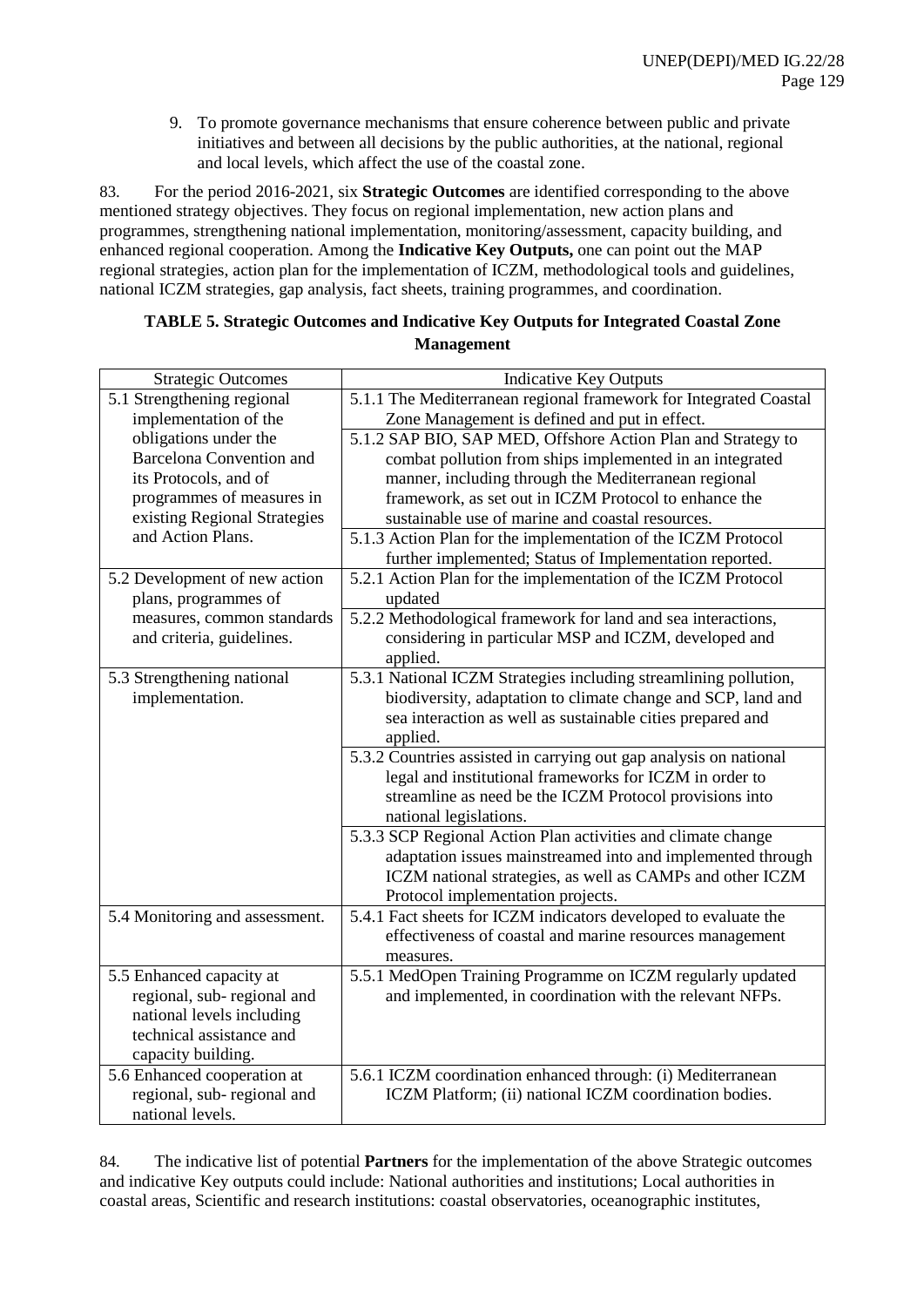economic institutes, urban and planning institutes, chambers of commerce; International institutions and organizations: UNESCO, UNEP/DTIE, UNWTO, UNDP, FAO, GFCM, EU, EEA, UNEP/GEF, UfM, IUCN, MedPAN, International conventions: CBD, Habitat, UNFCC, Ramsar, HELCOM, OSPAR, Black Sea Commission; Sub-regional initiatives: EUSAIR, RAMOGE, NGOs and networks: WWF MedPO, MIO-ECSDE, GWP-Med, CPRM, MedCities.

## **9. CROSS-CUTTING THEME 2: SUSTAINABLE CONSUMPTION AND PRODUCTION (SCP)**

85. This theme corresponds to the 5th MSSD objective and to SDG 12. It also aims at assisting the Contracting Parties in their efforts to implement several Protocols of the Barcelona Convention (LBS, SPA&BD and ICZM Protocols).

86. Sustainable Consumption and Production (SCP) is about the combined implementation of diverse actions, involving policy makers, businesses, retailers, academia and civil society in order to redesign in an innovative manner the way in which goods and services are produced and consumed to drive the industrial and socio-economic development towards non- pollutant, no-waste, low-carbon, resource efficient, socially inclusive, green and circular economies.

87. Main pollution and environmental challenges associated to their unsustainable patterns of consumption and production are identified as priorities for action in several Protocols of the Barcelona Convention (e.g. LBS, ICZM and HW Protocols). More specifically, SCP is highlighted in article 4 of the amended Convention, in article 5.4 and Annex IV of the LBS Protocol, in article 5.2 of the Hazardous Wastes Protocol and in article 9 of the ICZM Protocol.

88. Based on the importance of SCP as a necessary strategic approach for the implementation of the Convention and the Protocols, the Contracting Parties have requested MAP to prepare a specific SCP Regional Action Plan. This Regional Action Plan will define common objectives and actions to implement SCP in the Mediterranean countries. It will also guide the definition of specific activities to provide technical support and capacity building to the countries on SCP and will establish the needed policy and regulatory mechanisms enabling a broad shift to SCP in the region, in order to reduce pressure on the marine and coastal environment.

89. The circular economy concept is a response to the aspiration for sustainable development, given the growing pressure of consumption and production on the world's resources and environment. So far the economy has operated on the basis of a "take-make-dispose" model - a linear model where every product is bound to reach its "end of life". A transition to circular economy means changing focus towards reusing, repairing, refurbishing and recycling materials and products. The so far "wastes" can become "resources". Shifting to circular economy requires the involvement of many different groups of people and creates new markets based on sustainable consumption and production.

90. SCP is a gate through which MAP will draw the interest and engagement for cooperation from the private sector, including local small, medium and big enterprises, multinationals, entrepreneurs, manufacturers, producers, retailers and sellers, for they are responsible of the production processes and bringing to market products and services, and hence are in a unique position to advance SCP in the region.

91. Integrating SCP as a transversal approach for the MTS enables MAP to strengthen its relationship and cooperation with other international and regional organizations such as FAO, UNCTAD, UNEP/DTIE, UNESCO, UNIDO, UNWTO, ESCWA, ILO, GFCM, GWP Med, IUCN, WWF Med, and international financial agents like the EBRD, EIB, IFC and WB, also promoting SCP from diverse perspectives complementing MAP's mandate. In that line, SCP is included as key theme of collaboration between UNEP/MAP and UfM in the implementation of their Memorandum of Understanding, in line with the outcome of the UfM Ministerial Meeting on Environment and Climate Change (Athens, May 2014).

92. The MTS sets out the following **Strategic Objectives** or this cross-cutting theme:

1. To establish prosperous Mediterranean region, with non-pollutant, circular, socially inclusive economies based on sustainable consumption and production patterns, securing the sustainable management of natural resources and energy, ensuring the well-being of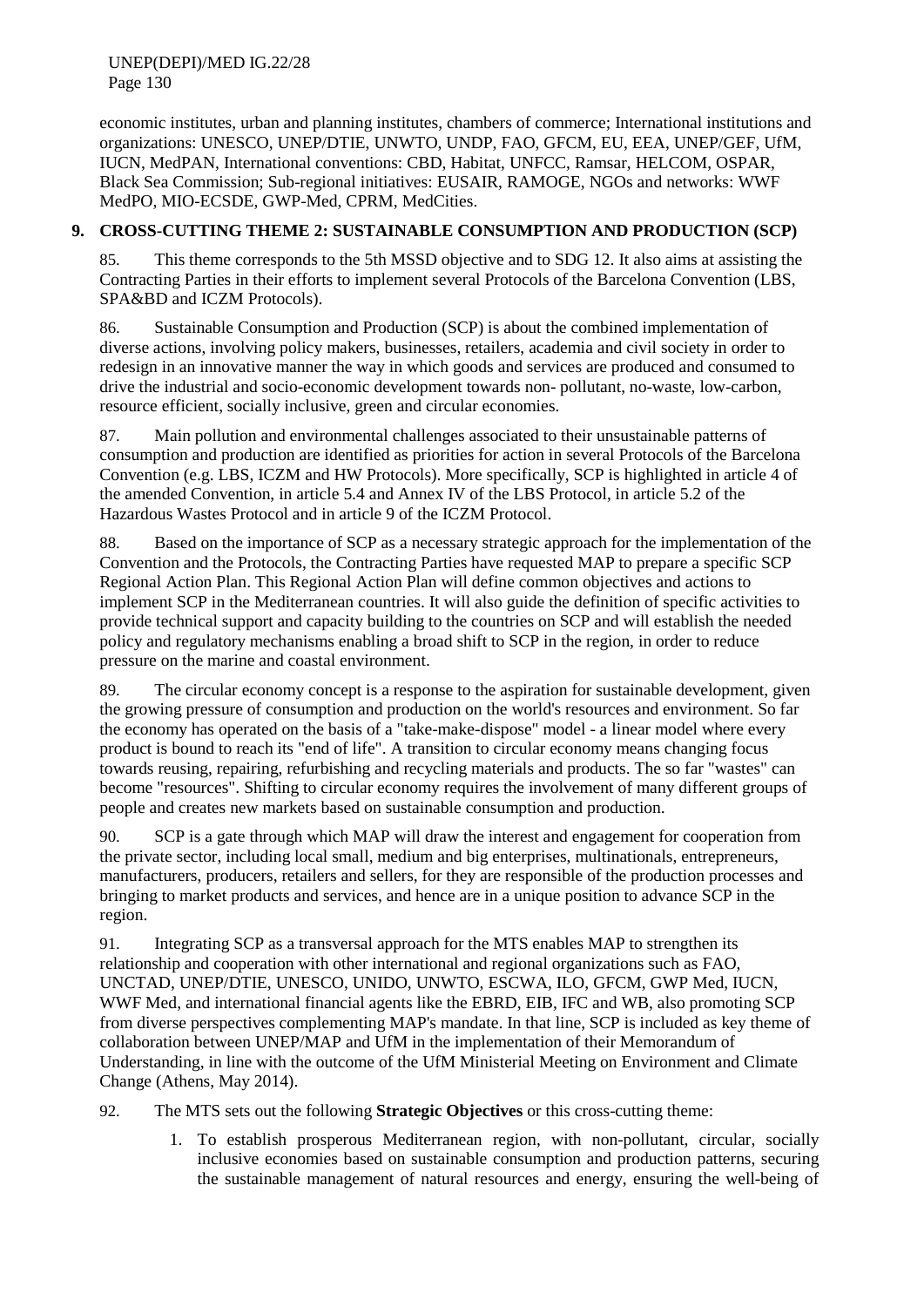societies and contributing to clean environment and healthy ecosystems that provide goods and services for present and future generations;

- 2. To support the effective implementation of the SCP Action Plan and its roadmap;
- 3. To strengthen technical capacities of businesses, entrepreneurs, financing agents, and civil society implement SCP solutions;
- 4. To promote SCP in key economic sectors and lifestyles which are upstream drivers of chemicals and marine litter;
- 5. To strengthen technical capacities of businesses, entrepreneurs, financing agents, and civil society implement SCP solutions reducing toxic chemicals and marine litter;
- 6. To provide innovative services and products contributing to the conservation and sustainable management of biodiversity and ecosystems;
- 7. To strengthen technical capacities of businesses, entrepreneurs, financing agents, and civil society to implement SCP solutions contributing to the conservation of biodiversity and ecosystems;
- 8. To reduce the pressure of human activities in coastal and marine areas through the implementation of SCP tools.

93. For the period 2016-2021, four Strategic Outcomes are identified corresponding to the above mentioned strategy objectives. They focus on new action plans and programmes, strengthening national implementation, monitoring/assessment, capacity building, and enhanced cooperation to prevent marine pollution. Among the Indicative Key Outputs, one can point out related methodological tools, action plans, SCP indicators, training programmes, networking, and involvement of stakeholders.

## **TABLE 6. Strategic Outcomes and Indicative Key Outputs for Sustainable Consumption and Production**

| <b>Strategic Outcomes</b>                                                                                                                                 | <b>Indicative Key Outputs</b>                                                                                                                                                                                                                                                                                                                                                                                                                                                                                                                                                                                                                                                                  |
|-----------------------------------------------------------------------------------------------------------------------------------------------------------|------------------------------------------------------------------------------------------------------------------------------------------------------------------------------------------------------------------------------------------------------------------------------------------------------------------------------------------------------------------------------------------------------------------------------------------------------------------------------------------------------------------------------------------------------------------------------------------------------------------------------------------------------------------------------------------------|
| 6.1 Development of new action<br>plans, programmes of<br>measures, common standards<br>and criteria, guidelines and<br>implementation of current<br>ones. | 6.1.1 Selected actions of the SCP Action Plan directly contributing<br>to prevent, reduce and eliminate marine pollution and<br>protect/enhance biodiversity and ecosystems as well as address<br>climate change in the marine and coastal areas of the<br>Mediterranean identified and implemented.<br>6.1.2 Methodological tools for SCP mainstreaming in CC<br>adaptation and mitigation regional strategies and frameworks<br>developed.<br>6.1.3 Methodological tools for SCP mainstreaming in the priority<br>areas of consumption and production of the Regional Action<br>Plan on SCP - tourism, food, housing and goods<br>manufacturing implemented and new ones developed for other |
| 6.2 Monitoring and assessment.                                                                                                                            | sectors.<br>6.2.1 SCP Action Plan indicators aligned with MSSD relevant<br>work, identified, selected and factsheets developed.                                                                                                                                                                                                                                                                                                                                                                                                                                                                                                                                                                |
| 6.3 Enhanced capacity at<br>regional, sub-regional and<br>national levels including<br>technical assistance and<br>capacity building.                     | 6.3.1 Training and support programme for green entrepreneurs and<br>civil society as SCP drivers.                                                                                                                                                                                                                                                                                                                                                                                                                                                                                                                                                                                              |
| 6.4 Enhanced cooperation at<br>regional, sub-regional and<br>national levels to prevent                                                                   | 6.4.1 Establishment of networks and initiatives of businesses,<br>entrepreneurs, civil society, providing SCP solutions<br>promoted.                                                                                                                                                                                                                                                                                                                                                                                                                                                                                                                                                           |
| and control marine pollution                                                                                                                              | 6.4.2 A Mediterranean SCP Hub for knowledge exchange and<br>networking fully operative and performing as connector and<br>lever for new partnerships and initiatives providing SCP<br>solutions.                                                                                                                                                                                                                                                                                                                                                                                                                                                                                               |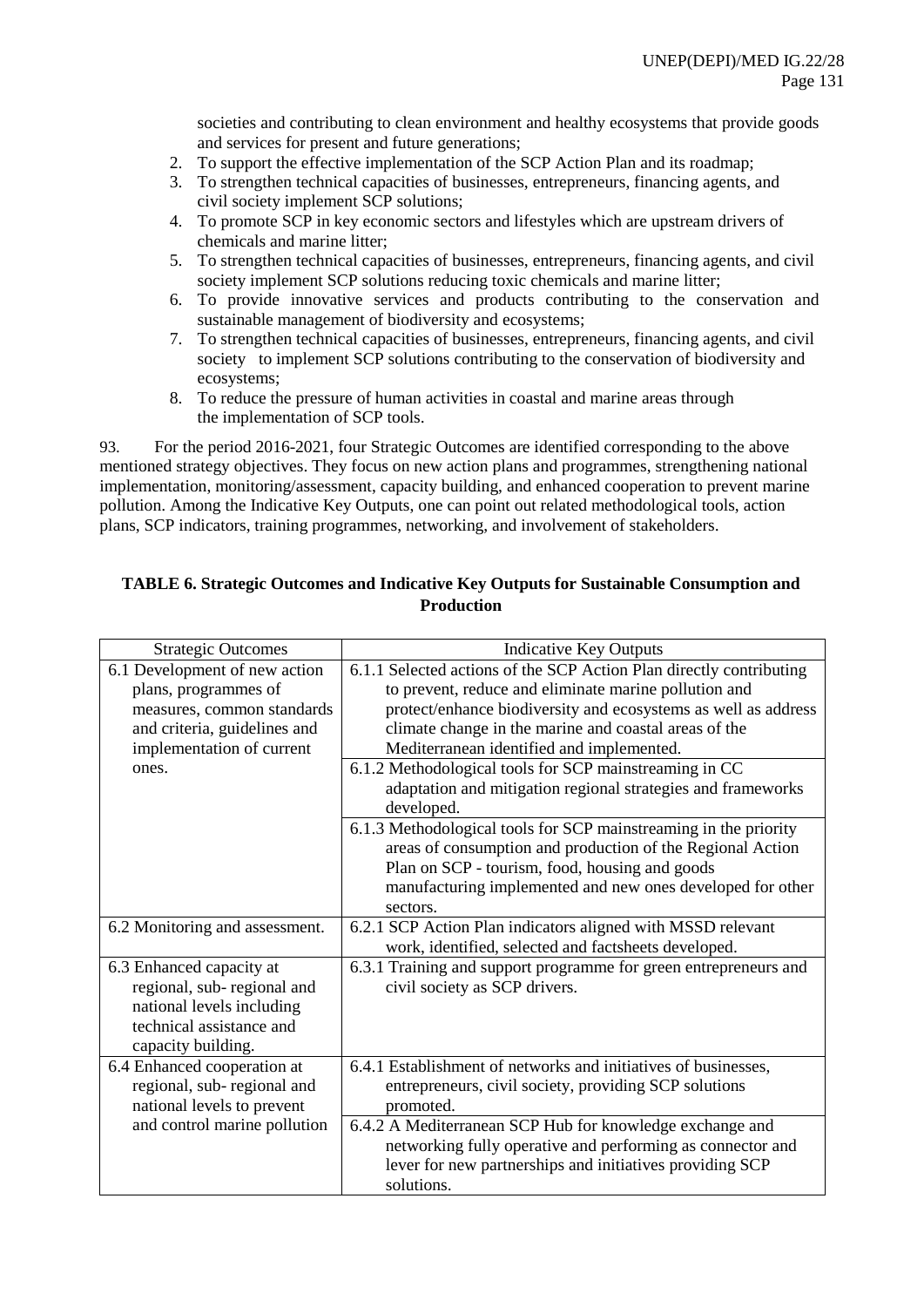94. The indicative list of **Partners** for the implementation of the above Strategic Outcomes and Indicative Key Outputs could include: Ministries (planning, environment, industry, trade, economy, education, labour, social affairs), National, regional and local administrations, Small, medium and big enterprises, multinationals, entrepreneurs, manufacturers, producers, retailers and sellers, Fairtrade organizations, Civil Society, including unions, NGOs, citizens-led initiatives, social economy associations, consumers groups, Schools, Academia, business schools, and Research Institutions, Financial institutions, and Regional and international Organizations: UNIDO, WBCSD, UfM, UNEP/DTIE, UNCTAD, ESCWA, IFOAM, IFAD, FAO, WWF, CIHEAM, African Development Bank , Islamic Development Bank, European Investment Bank, UNESCO ,UNCTAD , FundacionDieta Mediterranean , EU IPPC , JRC , IRENA - International Renewable Energy Agency, ACR+, ISWA (Recycling & Recovery), SUPSPORT, International Partnership for Expanding Waste Management Services of Local Authorities, UNEP Finance Initiative , Global Footprint Network , Plan Bleu , EU Local Governments for Sustainability (ICLEI) , AFED , EEB & BEUC , IUCN, World Tourism Organization, UNWTO ,PAP/RAC , ASCAME, UN HABITAT, UNECE, UNECE, ILO, EBRD , GiZ, Funding Programmes: H2020, GEF, H2020 (Europe).

## **10. CROSS-CUTTING THEME 3: CLIMATE CHANGE ADAPTATION**

95. This theme corresponds to the 4th MSSD objective and partly to SDG 13. It also aims at assisting the Contracting Parties in their efforts to implement the ICZM Protocol of the Barcelona Convention (Articles 22 and 23).

96. The Mediterranean has long been identified as a "climate change hotspot" and climate change impacts in the region are becoming increasingly evident: observations over the last decades show that temperatures have risen faster than the global average and that dry spells are becoming frequent. All model projections agree on the region's future warming and drying with potential huge risks and costs to the region's economy, population centers and biodiversity.

97. The Mediterranean Region is considered as "high vulnerable to climate change" and it "will suffer multiple stresses and systemic failures due to climate changes" (IPCC Fifth Assessment Report (AR5, 2014)). The projected impacts (2081-2100 compared to 1986-2005) mentioned in the Report include an increase of 4-7oC in surface mean air temperature in the worst case scenario (RCP 8.5), 10- 20% decreases in mean annual precipitation, increased risk of desertification, soil degradation, an increase in duration and intensity of droughts, changes in species composition, increase of alien species, habitat losses, agricultural and forests production losses. The EU funded "Climate Change and Impact Research: the Mediterranean Environment" (CIRCE) project leads to similar conclusions.

98. UNEP/MAP has been working on the issue of climate change impacts on the marine and coastal zone as far back as in the 1990's. Aimed to further work on that, the 'Strategic Action Programme for the Conservation of Biological Diversity in the Mediterranean Region' (SAP BIO) was updated on climate change issues, and a related Synthesis Document giving an overview on priority national needs and urgent actions related to vulnerability and impacts of climate change on biodiversity in marine and coastal areas was issued in 2009. At the 16th Meeting of the Contracting Parties to the Barcelona Convention in 2009, the "Marrakesh Declaration" agreed to *"Implement effective coordination to ensure the integration of climate change issues into development policies with the aim of achieving the Millennium Development Goals and the objectives of the MSSD, and ensure the strengthening of cooperation for the sharing of experience in the field of surveillance (early-warning systems) and the development and implementation of adaptation and risk-management strategies ".*

99. There are several regional initiatives relevant and instrumental for the development of an adaptation framework for the Mediterranean coast and marine environment, with which cooperation will be necessary.

100. The MTS cross-cutting theme "Climate Change" takes into account the Regional Climate Change Adaptation Framework

101. The MTS sets out the following two **Strategic Objectives** :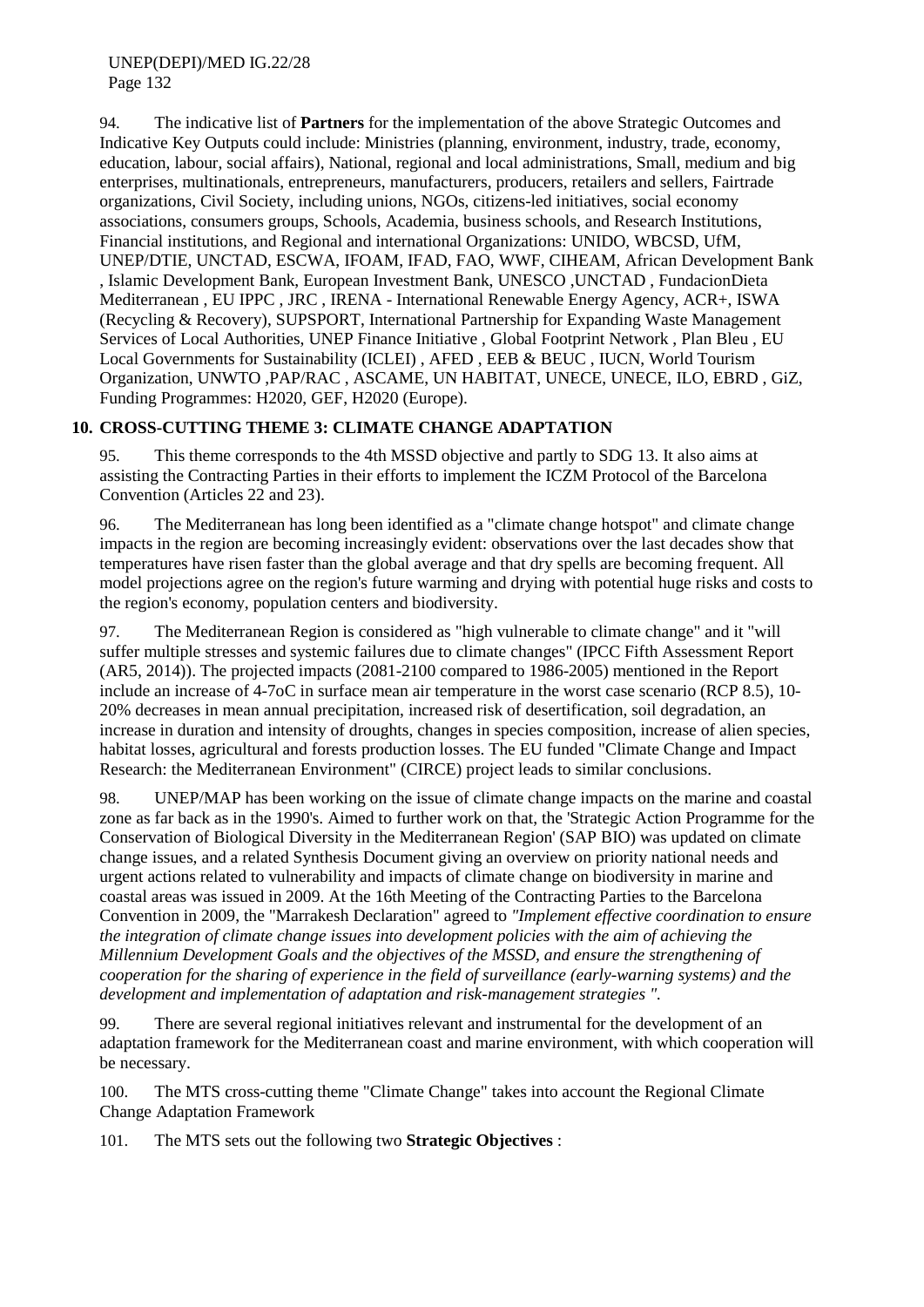- 1. To strengthen the resilience of the Mediterranean natural and socioeconomic systems to climate change by promoting integrated adaptation approaches and better understanding of impacts;
- 2. To reduce anthropogenic pressure on coastal and marine to maintain their contribution to climate change adaptation.

102. For the period 2016-2021, five **Strategic Outcomes** are identified corresponding to the above mentioned Strategic Objectives. They focus on regional implementation, new action plans and programmes, strengthening national implementation, monitoring/assessment, and capacity building. Among the **Indicative Key Outputs,** one can point out related regional strategies, methodological tools, action plans, programmes, awareness raising, and emerging issues.

| <b>Strategic Outcomes</b>       | <b>Indicative Key Outputs</b>                                        |  |
|---------------------------------|----------------------------------------------------------------------|--|
| 7.1. Strengthening the regional | 7.1.1 Climate Change Adaptation main activities identified and       |  |
| implementation of the           | mainstreamed into the implementation of existing regional            |  |
| obligations under the           | strategies, regional action plans and measures.                      |  |
| <b>Barcelona Convention and</b> | 7.1.2 Selected actions of the SCP Regional Action Plan directly      |  |
| its Protocols, and of           | contributing to address climate change in the marine and             |  |
| programmes of measures in       | coastal areas of the Mediterranean implemented.                      |  |
| existing Regional Strategies    |                                                                      |  |
| and Action Plans.               |                                                                      |  |
| 7.2 Development of new action   | 7.2.1 Climate Change Adaptation, including related vulnerabilities   |  |
| plans, programmes and           | and risks, key activities mainstreamed into the development of       |  |
| measures, common standards      | new/updated regional strategies, regional action plans and           |  |
| and criteria, guidelines.       | measures addressing biodiversity, pollution and land and sea         |  |
|                                 | interaction.                                                         |  |
|                                 | 7.2.2 Climate Change-related vulnerabilities and risks considered in |  |
|                                 | the development and implementation of biodiversity, pollution        |  |
|                                 | and land and sea interaction related regional strategies, action     |  |
|                                 | plans and measures through the EcAp.                                 |  |
|                                 | 7.2.3 Promote integration of ecosystem-based responses in National   |  |
|                                 | Climate Change Adaptation Strategies.                                |  |
| 7.3 Strengthening national      | 7.3.1 Climate change adaptation priority fields identified and       |  |
| implementation.                 | mainstreamed into the relevant MAP policies, as appropriate.         |  |
| 7.4 Monitoring and assessment.  | 7.4.1 Climate Change vulnerability issues considered in existing     |  |
|                                 | monitoring programmes.                                               |  |
| 7.5 Enhanced capacity at        | 7.5.1 Awareness and engagement of key stakeholders on climate        |  |
| regional, sub-regional and      | change adaptation and on its links with the core themes              |  |
| national levels including       | enhanced.                                                            |  |
| technical assistance and        |                                                                      |  |
| capacity building.              |                                                                      |  |

**TABLE 7. Strategic Outcomes, Indicative Key Outputs for Climate Change Adaptation**

103. The indicative list of potential **Partners** for the implementation of the above Strategic outcomes and indicative outputs could include: BC3, CMCC; EEA, Labex OT-Med, MISTRALS, UfM, UNER/GRID Arendal.

# **11. IMPLEMENTATION: PARTNERSHIPS AND FUNDING**

104. The implementation of the MTS is a collective process. The MTS should be used as a common platform for joint actions not only by Contracting Parties and the MAP system, but also for fostering cooperation with other International and Regional Organizations and programmes active in the Mediterranean. Civil society has always been an important group of stakeholders in the MAP system. In the implementation of the MTS, its role remains critical. "Synergies" and "complementarity" are once more the key words when seeking effectiveness, positive impacts and sustainability. To this end, the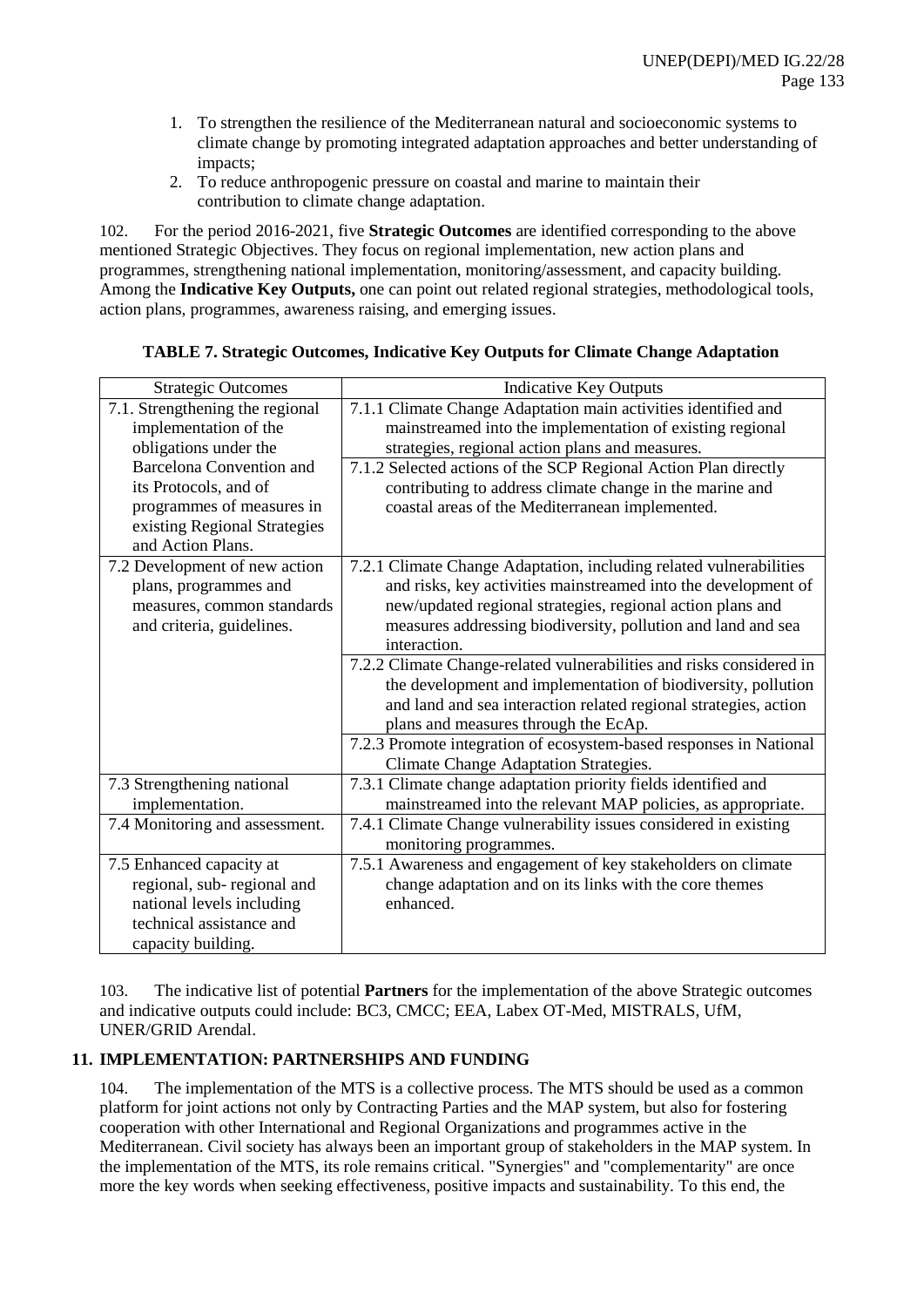private sector could become an important ally and contributor to the implementation of the MTS, in particular given its key role in the transition to the green economy.

105. The MAP system cooperates with the EU institutions (in particular the European Commission and EEA), since EU is a CP, and with GEF. Furthermore, UNEP/MAP has signed individual Memorandum of Understanding with IUCN, the UfM and General Fisheries Commission for the Mediterranean (GFCM) respectively. Among the International and Regional Organizations, with which UNEP/MAP has long- lasting cooperation, the following - playing already a role in the Mediterranean are potential important players expected to contribute to the implementation of MTS 2016-2021: European Maritime Safety Agency (EMSA), FAO, UNCTAD, UNEP/DTIE, UNESCO, UNIDO, UNWTO, ECLAT, ESCWA, ILO, RAMOGE, CIESM, CEDARE, GWP Med, Birdlife, WWF Med, the Mediterranean Energy Observatory and international financial agents like the FFEM, EBRD, EIB, IFC and WB.

106. The MTS, having a strategic nature, does not enter into budgetary details. Such details, as well as the actors and components in charge of implementation by activity, are to be found in the PoW of the relevant biennia of the period 2016-2021.

107. The main challenge when trying to achieve the objectives of Strategy is in the availability of financial resources, in particular taking into consideration the global and regional circumstances. The good practice of the last years, of mobilizing additional funding for specific projects in line with the PoW and in consultation with the CP, is encouraged to continue and be further extended to include other donors too. Emerging funding possibilities under the EU, like the Adriatic-Ionian Strategy, need to be explored and used.

108. To this end, the MTS and the PoWs will be complemented by the updated, comprehensive Resource Mobilization Strategy.

## **12. MONITORING AND EVALUATION OF THE STRATEGY**

109. Under the leadership of the Contracting Parties and the subsidiary bodies of the MAP/Barcelona Convention, the UNEP/MAP Secretariat (Coordinating Unit including MEDPOL) and the Regional Activity Centres, will be responsible for implementing the Strategy and will ensure coordination of its monitoring and evaluation processes.

110. Monitoring will take place in a combined way for MTS and PoW, with the initiative and under the coordination of the MAP Coordinating Unit and the ECP. The Bureau, the FPs and the MCSD will be informed and consulted accordingly. The results of the monitoring exercise will be presented every two years to the COP for information and possible adaptations of the planning, while the evaluation of the MTS will be carried out and presented to the COP at the end of the six-year period.

111. Being able to measure performance is a key step. It is needed to manage performance and provide assurance to Contracting Parties and donors that their investment is contributing to substantial impact. To do this, MAP uses a performance framework as agreed with the Contracting Parties. Central to the performance framework are the strategic outcomes and outputs to be achieved. Performance indicators and respective targets enable MAP to measure progress against these expected accomplishments.

112. Implementation of the data-sharing principles on the indicators and data related to the monitoring system for the MTS is needed. As foreseen in the MSSD too, that process will be promoted and facilitated by a consistent platform for the exchange of information, experience and synergies, based on the European Union's Shared Environment Information Systems (SEIS) principles on data sharing.

113. Evaluation of progress of the biennial PoW will act as an early warning calling for adaptations whenever necessary to achieve the MTS objectives and outputs. At the same time, the MSSD - having a longer perspective - will present a more effective time horizon to plan for regional impact. The entire MTS exercise will be evaluated at the end of the 6 years period.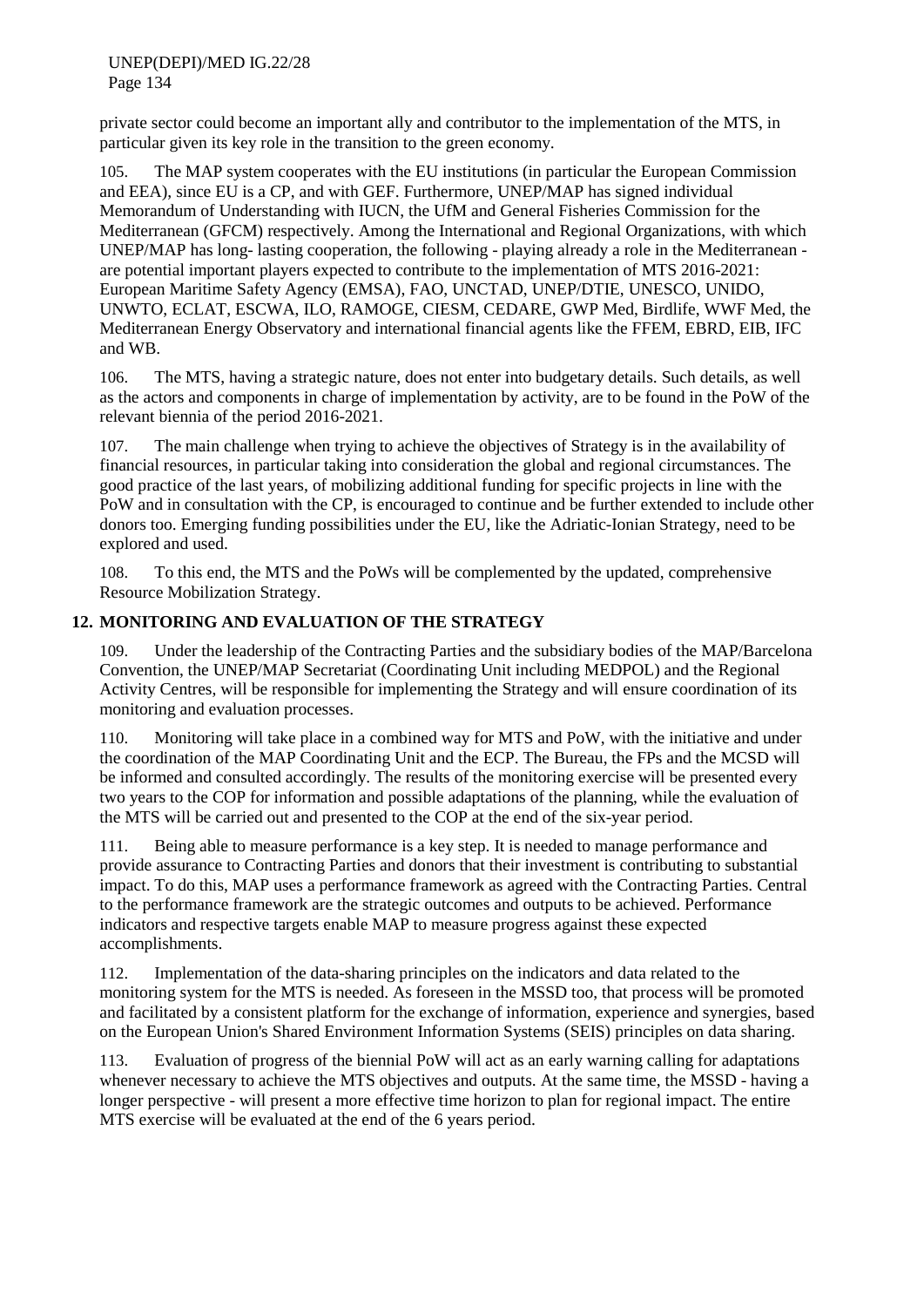## **ACRONYMS AND ABBREVIATIONS**

| <b>ABNJ</b>        | Areas Beyond National Jurisdiction                                                                                                         |
|--------------------|--------------------------------------------------------------------------------------------------------------------------------------------|
| <b>ACCOBAMS</b>    | Agreement on the Conservation of Cetaceans of the Black Sea, Mediterranean                                                                 |
|                    | Sea and contiguous Atlantic area                                                                                                           |
| <b>AEWA</b>        | African-Eurasian Migratory Waterbird Agreement                                                                                             |
| <b>BC</b>          | <b>Barcelona Convention</b>                                                                                                                |
| <b>BIODIVMEX</b>   | Biodiversity of the Mediterranean Experiment (a MISTRALS programme)                                                                        |
| $\rm BP/RAC$       | <b>Blue Plan RAC</b>                                                                                                                       |
| <b>CAMPs</b>       | <b>Coastal Area Management Programmes</b>                                                                                                  |
| <b>CBD</b>         | Convention on BiologicalDiversity                                                                                                          |
| CC                 | Climatechange                                                                                                                              |
|                    |                                                                                                                                            |
| <b>CIESM</b>       | Mediterranean Science Commission (CommissionInternationale pour<br>l'Exploration Scientifique de la Méditerranée)                          |
| <b>CIHEAM</b>      | International Center for Advanced Mediterranean Agronomic Studies (Centre<br>international de hautes études agronomiques méditerranéennes) |
| <b>CITES</b>       | Convention on International Trade in Endangered Species of Wild Fauna and<br>Flora (Washington Convention)                                 |
| ClimVar& ICZM      | Integration of climate variability and change into national strategies for the                                                             |
|                    | implementation of the ICZM Protocol in the Mediterranean (GEF Project)                                                                     |
| <b>CMS</b>         | Convention on Migratory Species (Bonn Convention)                                                                                          |
| <b>COP</b>         | <b>Conference of Parties</b>                                                                                                               |
| CP(s)              | Contracting Party (-ies)                                                                                                                   |
| CP/RAC             | Cleaner Production RAC (now SCP/RAC)                                                                                                       |
| <b>DEPI</b>        | Division of Environmental Policy Implementation (UNEP)                                                                                     |
| <b>EBSA</b>        | Ecologically or Biologically Significant marine Areas                                                                                      |
| EC                 | EuropeanCommission                                                                                                                         |
| EcAp               | Implementation of the Ecosystem Approach in the Mediterranean (EU                                                                          |
|                    | Project)                                                                                                                                   |
| ECP                | <b>Executive Coordination Panel (MAP)</b>                                                                                                  |
| <b>EEA</b>         | <b>European Environment Agency</b>                                                                                                         |
| <b>EIA</b>         | <b>Environmental Impact Assessment</b>                                                                                                     |
| EU                 | European Union                                                                                                                             |
| <b>FAO</b>         | Food and Agriculture Organisation of the United Nations                                                                                    |
| <b>FFEM</b>        | French Global Environment Facility (Fonds Français pour l'Environnement                                                                    |
|                    | Mondial)                                                                                                                                   |
| FP(s)              | FocalPoints                                                                                                                                |
| FRAs               | <b>FisheriesRestrictedAreas</b>                                                                                                            |
| <b>GEF</b>         | Global Environment Facility                                                                                                                |
| <b>GES</b>         | <b>GoodEnvironmental Status</b>                                                                                                            |
| <b>GFCM</b>        | General Fisheries Commission for the Mediterranean (FAO)                                                                                   |
| <b>GPML</b>        | Global Partnership on Marine Litter (UNEP)                                                                                                 |
| <b>GPWW</b>        | Global Partnership on Waste Water (UNEP)                                                                                                   |
|                    | Global Partnership on Solid Waste (UNEP)                                                                                                   |
| <b>GPSW</b>        |                                                                                                                                            |
| GWP-Med            | Global Water Partnership - Mediterranean                                                                                                   |
| H <sub>2</sub> 020 | Horizon 2020 Programme (EU)                                                                                                                |
| <b>HELCOM</b>      | Baltic Marine Environment Protection Commission - Helsinki Commission                                                                      |
| <b>HW</b>          | <b>HazardousWastes</b>                                                                                                                     |
| <b>HYMEX</b>       | Hydrological Cycle in the Mediterranean Experiment (a MISTRALS                                                                             |
|                    | programme)                                                                                                                                 |
| <b>ICCAT</b>       | International Commission for the Conservation of Atlantic Tunas                                                                            |
| <b>ICES</b>        | International Council for the Exploration of the Sea                                                                                       |
| <b>ICZM</b>        | Integratedcoastal zone management                                                                                                          |
| <b>IAEA</b>        | <b>International Atomic Energy Agency</b>                                                                                                  |
| <b>IHP</b>         | International HydrologicalProgramme (UNESCO)                                                                                               |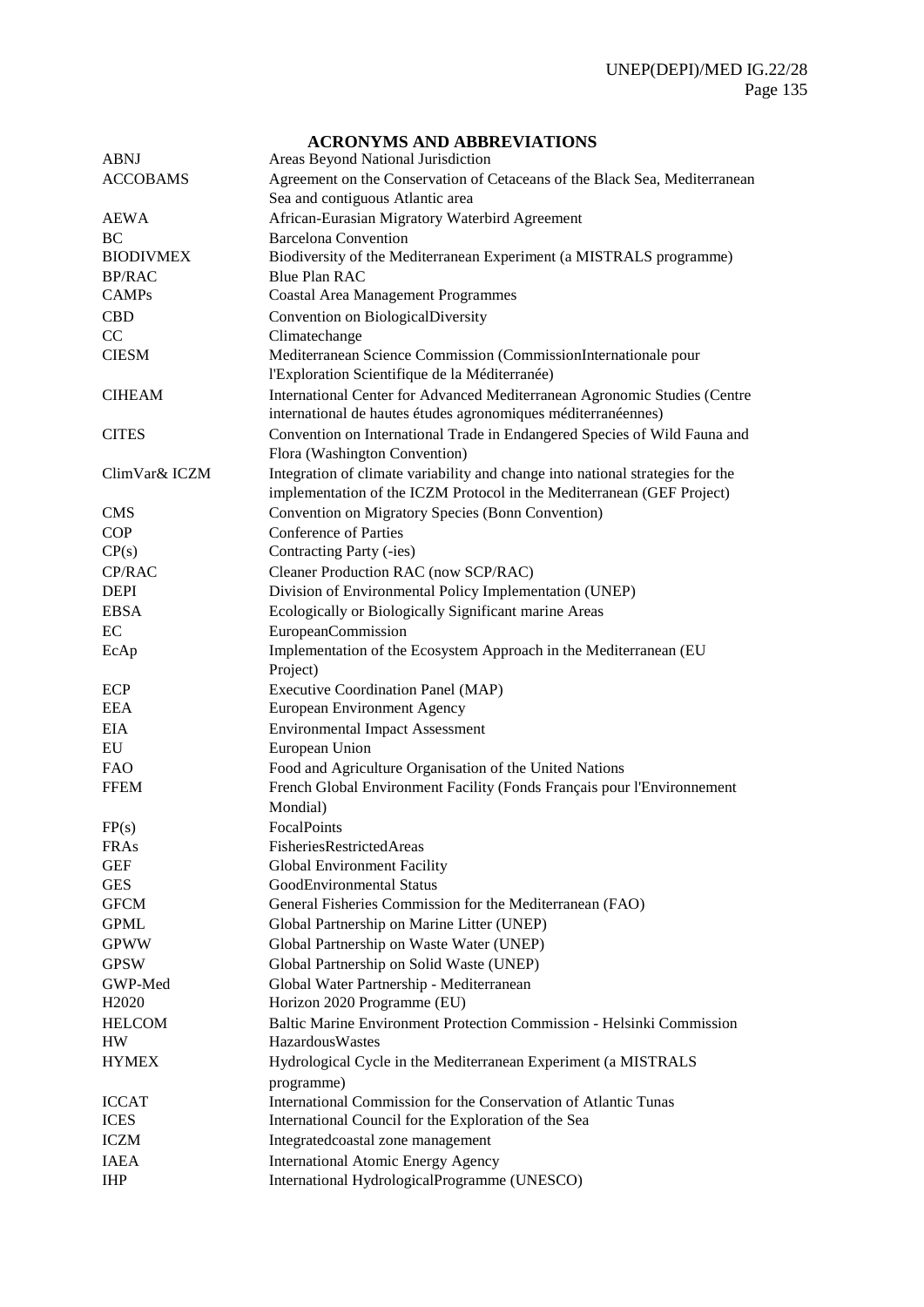#### UNEP(DEPI)/MED IG.22/28 Page 136

| <b>IMAP</b><br><b>IMO</b> | Integrated Monitoring and Assessment Programme (EcAp)<br><b>International Maritime Organisation</b>   |
|---------------------------|-------------------------------------------------------------------------------------------------------|
| Info/MAP                  | UN Mediterraneanknowledgeplatform                                                                     |
| <b>INFO/RAC</b>           | Regional Activity Centre for Information and Communication                                            |
| IOC                       | International OceanographicCommittee (UNESCO)                                                         |
| <b>IPBES</b>              | Intergovernmental Platform on Biodiversity and Ecosystem Services                                     |
| <b>IPCC</b>               | Intergovernmental Panel on Climate Change                                                             |
|                           | International Union for Conservation of Nature                                                        |
| <b>IUCN</b><br><b>JRC</b> | Joint Research Centre (EU) LBS Land Based Sources                                                     |
| <b>LRTAP</b>              | Long Range Transfer of Air Pollution                                                                  |
| <b>MAP</b>                | Action Plan for the Protection and Development of the Mediterranean Basin                             |
|                           | (Mediterranean Action Plan)                                                                           |
| <b>MARPOL</b>             | International Convention for the Prevention of Pollution from Ships                                   |
| <b>MEDASSET</b>           | Mediterranean Association to Save the Sea Turtles                                                     |
| <b>MED POL</b>            | Programme for the Assessment and Control of Marine Pollution in the<br>Mediterranean                  |
| MedPAN                    | Network of Marine Protected Area Managers in the Mediterranean                                        |
| MedPartnership            | Strategic Partnership for the Mediterranean Sea Large Marine Ecosystem                                |
|                           | (GEF Project also referred to as Regional Component of the Strategic                                  |
|                           | Partnership)                                                                                          |
| MedWet<br><b>MERMEX</b>   | MediterraneanWetlandsInitiative                                                                       |
|                           | Marine Ecosystems Response in the Mediterranean Experiment (a                                         |
|                           | MISTRALS programme)                                                                                   |
| MIO-ECSDE                 | Mediterranean Information Office for Environment, Culture and Sustainable<br>Development              |
| <b>MISTRALS</b>           | Mediterranean Integrated Studies at Regional And Local Scales                                         |
| <b>MPA</b>                | Marine Protected Area                                                                                 |
| <b>MCSD</b>               | Mediterranean Commission for Sustainable Development                                                  |
| <b>MSP</b>                | Marine Spatial Planning                                                                               |
| <b>MSSD</b>               | Mediterranean Strategy for Sustainable Development                                                    |
| <b>MTF</b>                | Mediterranean Trust Fund (MAP)                                                                        |
| <b>MTS</b>                | MidTermStrategy                                                                                       |
| <b>NAP</b>                | National Action Plan                                                                                  |
| <b>NGO</b>                | Non-GovernmentalOrganisation                                                                          |
| <b>NSSD</b>               | National Strategy for Sustainable Development                                                         |
| OPRC                      | International Convention on Oil Pollution Preparedness, Response and Co-<br>operation                 |
| <b>OSPAR</b>              | Oslo and Paris Conventions (Full name not in common use)                                              |
| PAP/RAC                   | PriorityActionsProgramme RAC                                                                          |
| PEGASO                    | People for Ecosystem-based Governance in Assessing Sustainable                                        |
|                           | development of Ocean and coast (Project)                                                              |
| PoW                       | Programme of Work                                                                                     |
| <b>PSSAs</b>              | Particularly Sensitive Sea Areas                                                                      |
| <b>RAC</b>                | Regional Activity Centre                                                                              |
| ReGoKo                    | Regional Governance & Knowledge Generation Project (World Bank)                                       |
| <b>REMPEC</b>             | Regional Marine Pollution Emergency Response Centre                                                   |
| SAP                       | <b>Strategic Action Programme</b>                                                                     |
| SAP-BIO                   | Strategic Action Programme for the Conservation of Biological Diversity in<br>the MediterraneanRegion |
| SAP-MED                   | Strategic Action Programme to Address Pollution from Land-Based Activities                            |
| <b>SCP</b>                | SustainableConsumption and Production                                                                 |
| SCP/RAC                   | Sustainable Consumption and Production RAC (formerly CP/RAC)                                          |
| <b>SDG</b>                | Sustainable Development Goals (UN)                                                                    |
| <b>SEA</b>                | Strategic EnvironmentalAssessment                                                                     |
| <b>SEIS</b>               | Shared Environmental Information System (EU)                                                          |
|                           |                                                                                                       |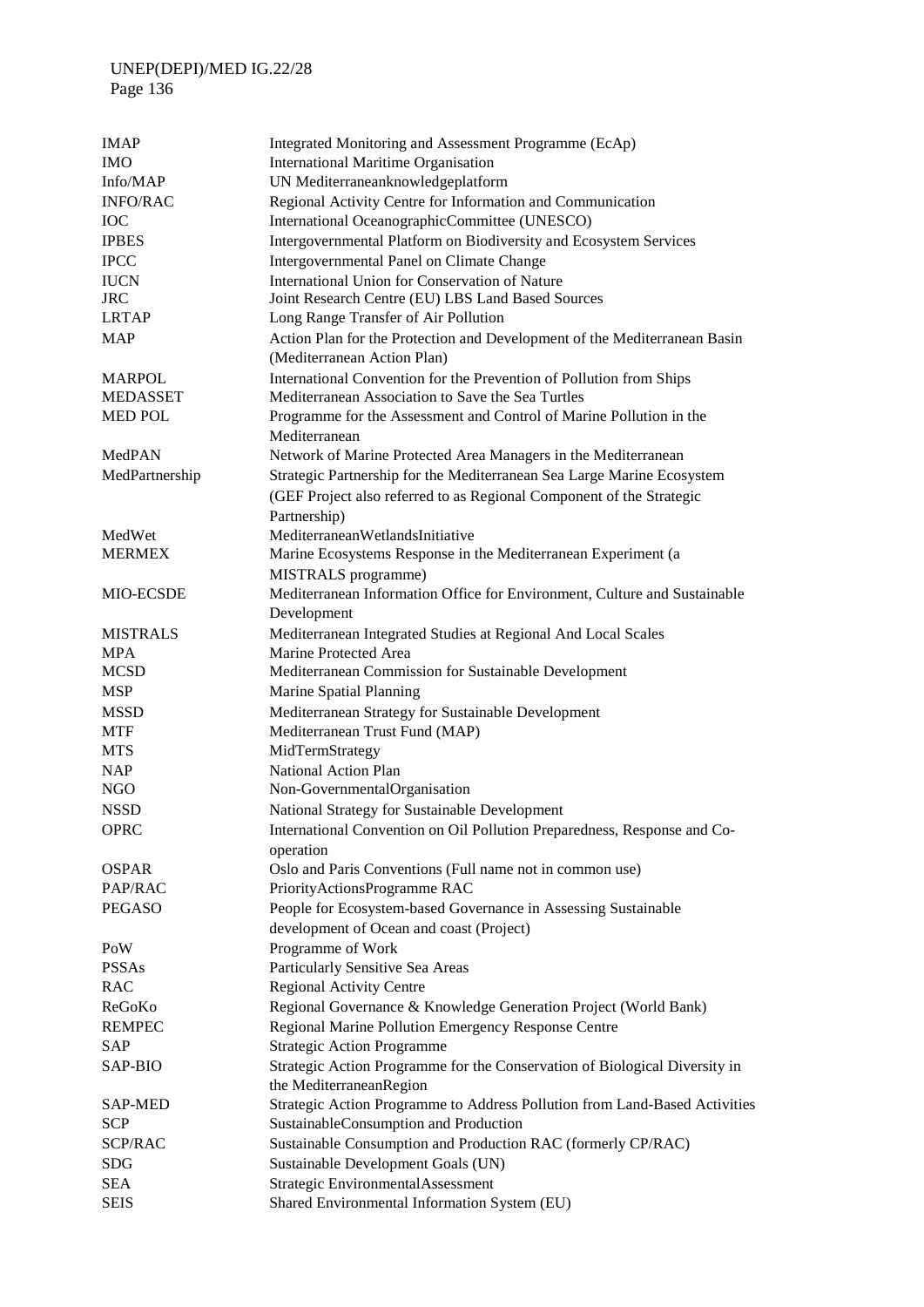| <b>SFFA</b>   | Small scale fundingagreement                                      |
|---------------|-------------------------------------------------------------------|
| <b>SMART</b>  | Specific, measurable, attainable, relevant and time-bound         |
| <b>SPAs</b>   | SpeciallyProtectedAreas                                           |
| SPA/RAC       | SpeciallyProtectedAreas RAC                                       |
| <b>SPAMIs</b> | Specially Protected Areas of Mediterranean Importance             |
| SWITCH-Med    | Switching to more sustainable consumption and production in the   |
|               | Mediterranean (EU Project)                                        |
| <b>SWIM</b>   | Sustainable Water Integrated Management (EU Project)              |
| <b>TEEB</b>   | The Economics of Ecosystems and Biodiversity                      |
| <b>TEST</b>   | Transfer of environmentally sound technologies                    |
| <b>UfM</b>    | Union for the Mediterranean                                       |
| <b>UNEA</b>   | United Nations Environment Assembly                               |
| <b>UNECE</b>  | United Nations Economic Commission for Europe                     |
| <b>UNEP</b>   | United Nations Environment Programme                              |
| <b>UNESCO</b> | United Nations Educational, Scientific, and Cultural Organisation |
| <b>UNFCCC</b> | United Nations Framework Convention for Climate Change            |
| <b>UNIDO</b>  | United Nations Industrial Development Organisation                |
| <b>WB</b>     | World Bank                                                        |
| <b>WCMC</b>   | World Conservation Monitoring Centre (UNEP)                       |
| <b>WHO</b>    | World HealthOrganisation                                          |
| <b>WSSD</b>   | World Summit on Sustainable Development                           |
| WWF-MedPO     | World Wide Fund for Nature - Mediterranean Programme Office       |